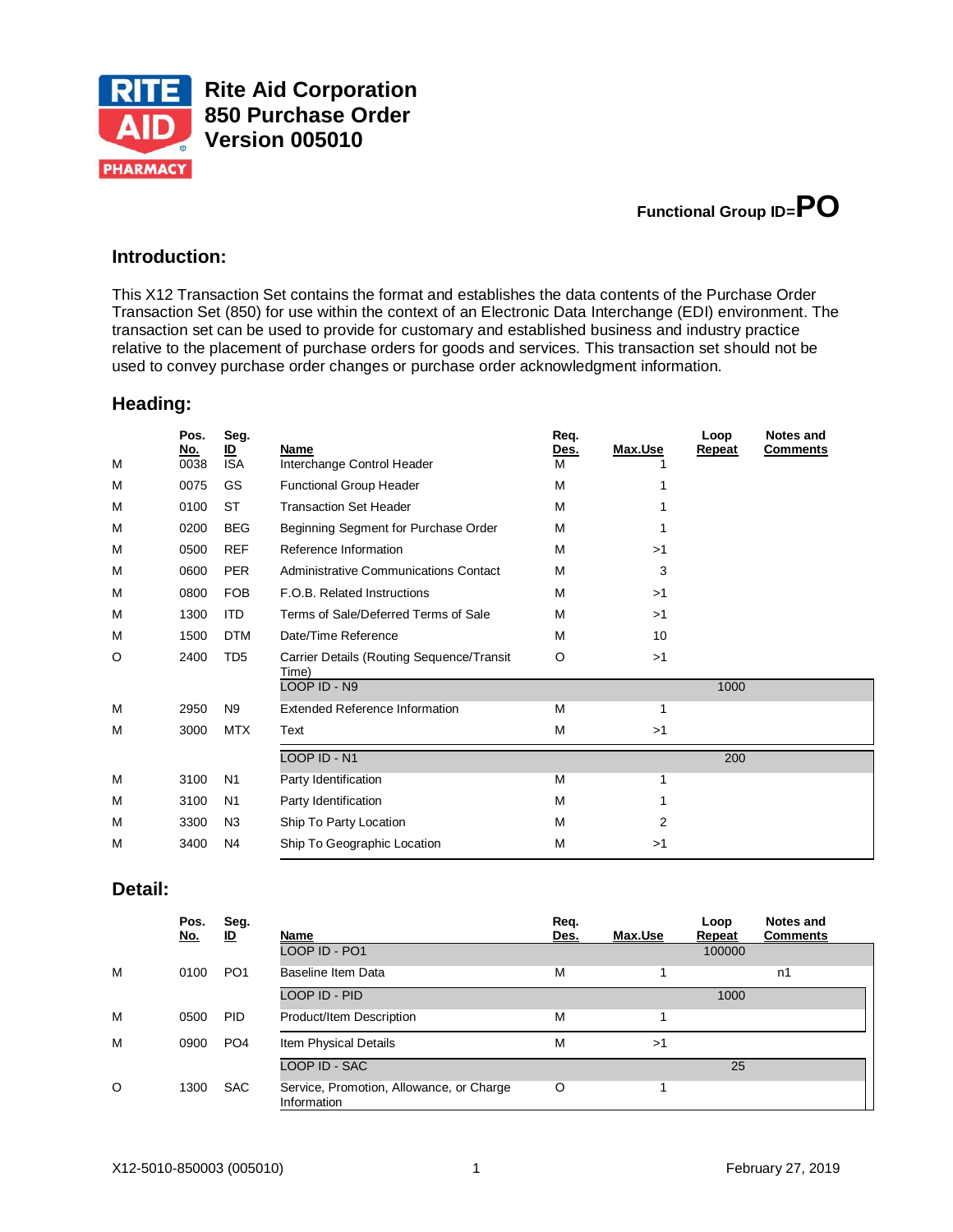# **Summary:**

|   | Pos.<br><u>No.</u> | Seg.<br>ம  | Name                            | Req.<br>Des. | Max.Use | Loop<br>Repeat | Notes and<br><b>Comments</b> |  |
|---|--------------------|------------|---------------------------------|--------------|---------|----------------|------------------------------|--|
|   |                    |            | LOOP ID - CTT                   |              |         |                |                              |  |
| м | 0100               | <b>CTT</b> | Transaction Totals              | м            |         |                | n2                           |  |
| M | 0200               | AMT        | Monetary Amount Information     | M            |         |                | n3                           |  |
| м | 0300               | <b>SE</b>  | <b>Transaction Set Trailer</b>  | M            |         |                |                              |  |
| M | 0400               | GE         | <b>Functional Group Trailer</b> | M            |         |                |                              |  |
| M | 0500               | IEA        | Interchange Control Trailer     | M            |         |                |                              |  |

# **Transaction Set Notes**

- **1.** PO102 is required.
- **2.** The number of line items (CTT01) is the accumulation of the number of PO1 segments. If used, hash total (CTT02) is the sum of the value of quantities ordered (PO102) for each PO1 segment.
- **3.** If AMT is used in the summary area, then AMT01 will = TT and AMT02 will indicate total transaction amount as calculated by the sender.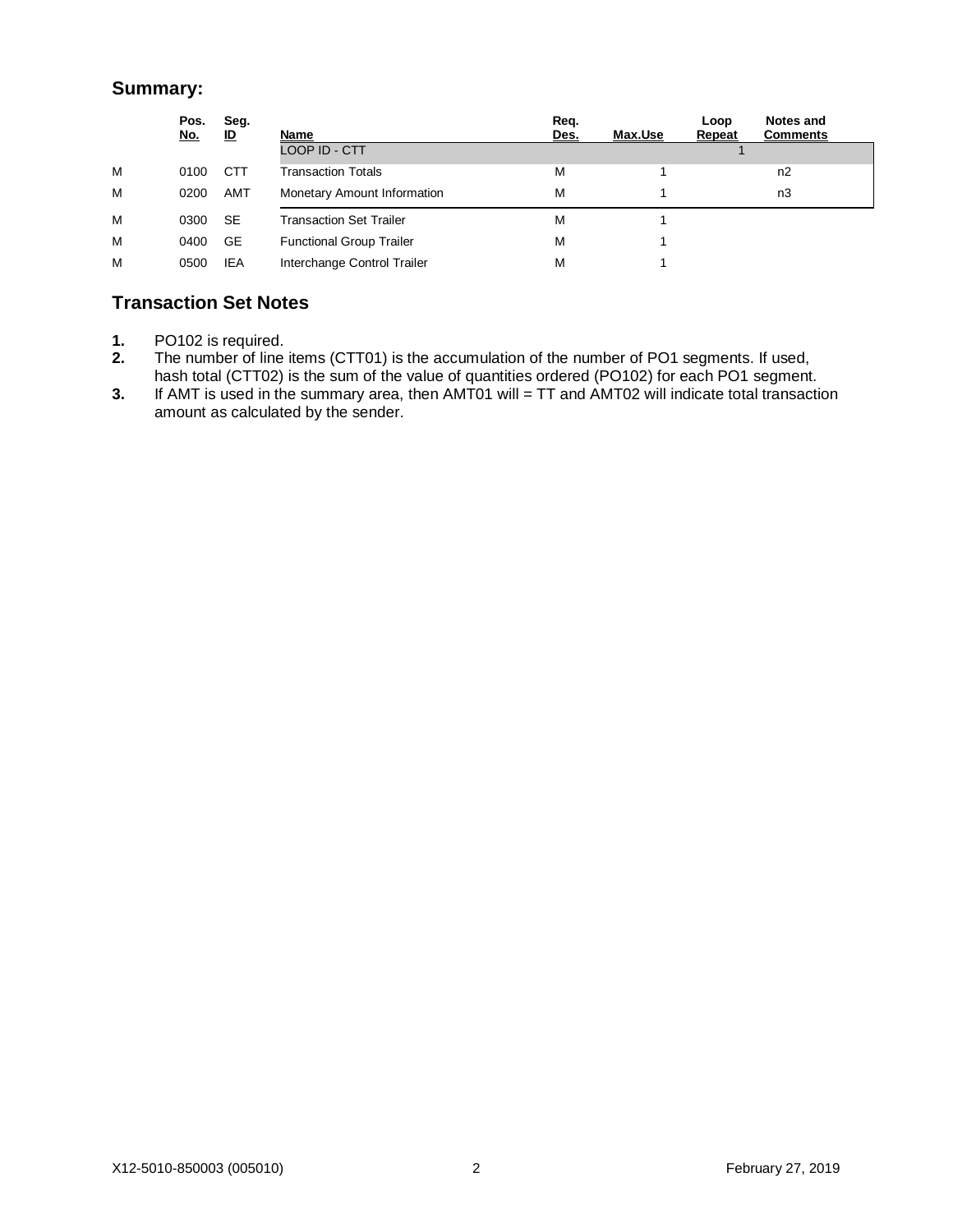| Segment:             |           |        | <b>ISA</b> Interchange Control Header |                                                                            |
|----------------------|-----------|--------|---------------------------------------|----------------------------------------------------------------------------|
| <b>Position:</b>     | 0038      |        |                                       |                                                                            |
| Loop:                |           |        |                                       |                                                                            |
| Level:               | Heading   |        |                                       |                                                                            |
| Usage:               | Mandatory |        |                                       |                                                                            |
| Max Use:             |           |        |                                       |                                                                            |
| <b>Purpose:</b>      |           |        | interchange-related control segments  | To start and identify an interchange of zero or more functional groups and |
| <b>Syntax Notes:</b> |           |        |                                       |                                                                            |
| Notes:               | $ISA*00*$ | $*00*$ | *01*014578892                         | *01*9088877320000                                                          |

# **Data Element Summary**

\*091007\*1707\*<\*00501\*000000001\*0\*P\*>~

|   | Ref.              | <b>Data</b>         |                                                                                                                                                                                                                 |            |              |
|---|-------------------|---------------------|-----------------------------------------------------------------------------------------------------------------------------------------------------------------------------------------------------------------|------------|--------------|
|   | <u>Des.</u>       | <b>Element Name</b> |                                                                                                                                                                                                                 | Attributes |              |
| м | <b>ISA01</b>      | 101                 | <b>Authorization Information Qualifier</b><br>Code identifying the type of information in the Authorization Information                                                                                         | м          | 1 ID $2/2$   |
|   |                   |                     | 00<br>No Authorization Information Present (No<br>Meaningful Information in I02)                                                                                                                                |            |              |
| M | <b>ISA02</b>      | 102                 | <b>Authorization Information</b>                                                                                                                                                                                | м          | 1 AN 10/10   |
|   |                   |                     | Information used for additional identification or authorization of the<br>interchange sender or the data in the interchange; the type of<br>information is set by the Authorization Information Qualifier (I01) |            |              |
| M | ISA03             | <b>103</b>          | <b>Security Information Qualifier</b>                                                                                                                                                                           | м          | 1 ID $2/2$   |
|   |                   |                     | Code identifying the type of information in the Security Information                                                                                                                                            |            |              |
|   |                   |                     | 00<br>No Security Information Present (No Meaningful<br>Information in I04)                                                                                                                                     |            |              |
| м | <b>ISA04</b>      | 104                 | <b>Security Information</b>                                                                                                                                                                                     | М          | 1 AN 10/10   |
|   |                   |                     | This is used for identifying the security information about the<br>interchange sender or the data in the interchange; the type of                                                                               |            |              |
|   |                   |                     | information is set by the Security Information Qualifier (I03)                                                                                                                                                  |            |              |
| М | <b>ISA05</b>      | <b>105</b>          | <b>Interchange ID Qualifier</b>                                                                                                                                                                                 | м          | 1 ID $2/2$   |
|   |                   |                     | Code indicating the system/method of code structure used to designate                                                                                                                                           |            |              |
|   |                   |                     | the sender or receiver ID element being qualified<br>01<br>Duns (Dun & Bradstreet)                                                                                                                              |            |              |
|   |                   |                     |                                                                                                                                                                                                                 |            |              |
|   |                   |                     |                                                                                                                                                                                                                 |            |              |
| Μ | <b>ISA06</b>      | 106                 | <b>Interchange Sender ID</b>                                                                                                                                                                                    | Μ          | 1 AN 15/15   |
|   |                   |                     | Identification code published by the sender for other parties to use as<br>the receiver ID to route data to them; the sender always codes this                                                                  |            |              |
|   |                   |                     | value in the sender ID element                                                                                                                                                                                  |            |              |
|   |                   |                     | 014578892<br>Rite Aid Duns Number                                                                                                                                                                               |            |              |
| м | <b>ISA07</b>      | <b>105</b>          | <b>Interchange ID Qualifier</b>                                                                                                                                                                                 | м          | $1$ ID $2/2$ |
|   |                   |                     | Code indicating the system/method of code structure used to designate                                                                                                                                           |            |              |
| м | <b>ISA08</b>      | 107                 | the sender or receiver ID element being qualified<br><b>Interchange Receiver ID</b>                                                                                                                             | м          | 1 AN 15/15   |
|   |                   |                     | Identification code published by the receiver of the data; When sending,                                                                                                                                        |            |              |
|   |                   |                     | it is used by the sender as their sending ID, thus other parties sending                                                                                                                                        |            |              |
|   |                   |                     | to them will use this as a receiving ID to route data to them                                                                                                                                                   |            |              |
| м | <b>ISA09</b>      | 108                 | <b>Interchange Date</b><br>Date of the interchange                                                                                                                                                              | м          | 1 DT 6/6     |
| м | <b>ISA10</b>      | <b>109</b>          | <b>Interchange Time</b>                                                                                                                                                                                         | Μ          | 1 TM 4/4     |
|   |                   |                     | Time of the interchange                                                                                                                                                                                         |            |              |
| м | ISA <sub>11</sub> | 165                 | <b>Repetition Separator</b>                                                                                                                                                                                     | М          | 1 AN 1/1     |
|   |                   |                     | Type is not applicable; the repetition separator is a delimiter and not a                                                                                                                                       |            |              |
|   |                   |                     | data element; this field provides the delimiter used to separate repeated                                                                                                                                       |            |              |
|   |                   |                     | occurrences of a simple data element or a composite data structure;<br>this value must be different than the data element separator,                                                                            |            |              |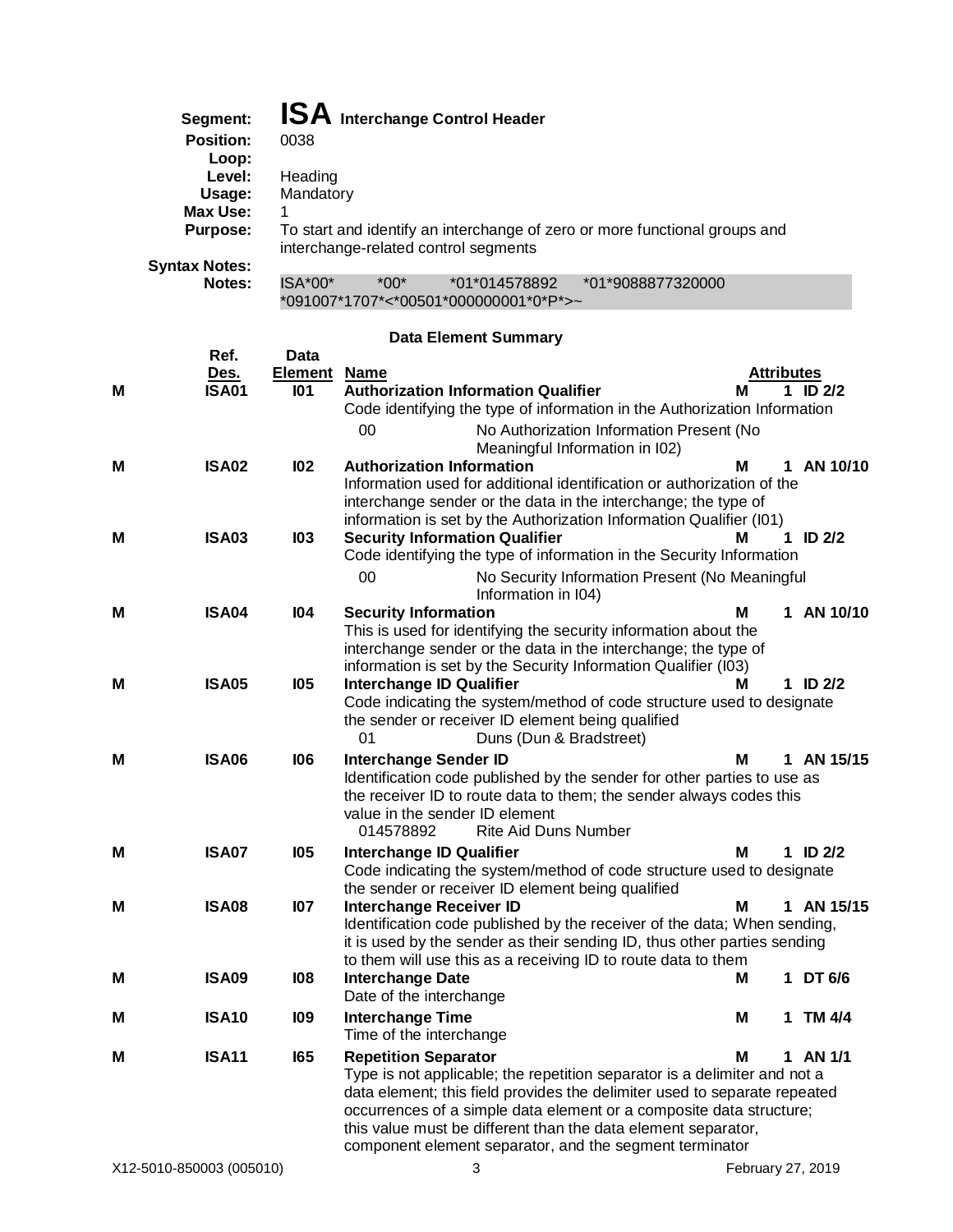|   |                                                                                                 |                                   | As of ASC X12, version 004030, a repetition separator is required in<br>ISA11. The repetition separator must be non-alphabetic, non-numeric,<br>and not located within data.                                                                                                                                                                                                                                                                                         |  |
|---|-------------------------------------------------------------------------------------------------|-----------------------------------|----------------------------------------------------------------------------------------------------------------------------------------------------------------------------------------------------------------------------------------------------------------------------------------------------------------------------------------------------------------------------------------------------------------------------------------------------------------------|--|
| м | <b>ISA12</b>                                                                                    | 111                               | "<"<br>Hex 4C<br><b>Repetition Separator</b><br><b>Interchange Control Version Number</b><br>M<br><b>ID 5/5</b><br>1<br>Code specifying the version number of the interchange control                                                                                                                                                                                                                                                                                |  |
|   |                                                                                                 |                                   | segments<br>00501<br>Standards Approved for Publication by ASC X12<br>Procedures Review Board through October 2003                                                                                                                                                                                                                                                                                                                                                   |  |
| M | <b>ISA13</b>                                                                                    | 112                               | 1 NO 9/9<br><b>Interchange Control Number</b><br>Μ<br>A control number assigned by the interchange sender                                                                                                                                                                                                                                                                                                                                                            |  |
| Μ | <b>ISA14</b>                                                                                    | 113                               | <b>Acknowledgment Requested</b><br>ID $1/1$<br>м<br>1.<br>Code indicating sender's request for an interchange acknowledgment                                                                                                                                                                                                                                                                                                                                         |  |
| M | <b>ISA15</b>                                                                                    | 114                               | Refer to 005010 Data Element Dictionary for acceptable code values.<br>1 ID $1/1$<br><b>Interchange Usage Indicator</b><br>М<br>Code indicating whether data enclosed by this interchange envelope is<br>test, production or information<br>P<br><b>Production Data</b>                                                                                                                                                                                              |  |
|   |                                                                                                 |                                   | Т<br><b>Test Data</b>                                                                                                                                                                                                                                                                                                                                                                                                                                                |  |
| М | <b>ISA16</b>                                                                                    | 115                               | <b>Component Element Separator</b><br>1 AN 1/1<br>м<br>Type is not applicable; the component element separator is a delimiter<br>and not a data element; this field provides the delimiter used to<br>separate component data elements within a composite data structure;<br>this value must be different than the data element separator and the<br>segment terminator<br><b>Subelement Separator</b><br>><br><b>Element Separator</b><br><b>Segment Terminator</b> |  |
|   | Segment:<br><b>Position:</b><br>Loop:<br>Level:<br>Usage:<br><b>Max Use:</b><br><b>Purpose:</b> | 0075<br>Heading<br>Mandatory<br>1 | <b>GS</b> Functional Group Header<br>To indicate the beginning of a functional group and to provide control information                                                                                                                                                                                                                                                                                                                                              |  |
|   | <b>Syntax Notes:</b><br>Notes:                                                                  |                                   | GS*PO*014578892*908887732000*20091007*1615*1*X*005010~                                                                                                                                                                                                                                                                                                                                                                                                               |  |
|   |                                                                                                 |                                   | <b>Data Element Summary</b>                                                                                                                                                                                                                                                                                                                                                                                                                                          |  |
|   | Ref.                                                                                            | <b>Data</b>                       |                                                                                                                                                                                                                                                                                                                                                                                                                                                                      |  |
| м | <u>Des.</u><br><b>GS01</b>                                                                      | <u>Element</u><br>479             | <b>Name</b><br><b>Attributes</b><br><b>Functional Identifier Code</b><br>$1$ ID $2/2$<br>м<br>Code identifying a group of application related transaction sets<br>PO<br>Purchase Order (850)                                                                                                                                                                                                                                                                         |  |
| М | <b>GS02</b>                                                                                     | 142                               | <b>Application Sender's Code</b><br>1 AN 2/15<br>м<br>Code identifying party sending transmission; codes agreed to by trading<br>partners<br>Rite Aid 's Duns Number<br>014578892                                                                                                                                                                                                                                                                                    |  |
| М | GS03                                                                                            | 124                               | <b>Application Receiver's Code</b><br>1 AN 2/15<br>м<br>Code identifying party receiving transmission; codes agreed to by                                                                                                                                                                                                                                                                                                                                            |  |
| M | <b>GS04</b>                                                                                     | 373                               | trading partners<br><b>Date</b><br>1 DT 8/8<br>м<br>Date expressed as CCYYMMDD where CC represents the first two                                                                                                                                                                                                                                                                                                                                                     |  |
| M | <b>GS05</b>                                                                                     | 337                               | digits of the calendar year<br><b>Time</b><br>1 TM 4/8<br>м                                                                                                                                                                                                                                                                                                                                                                                                          |  |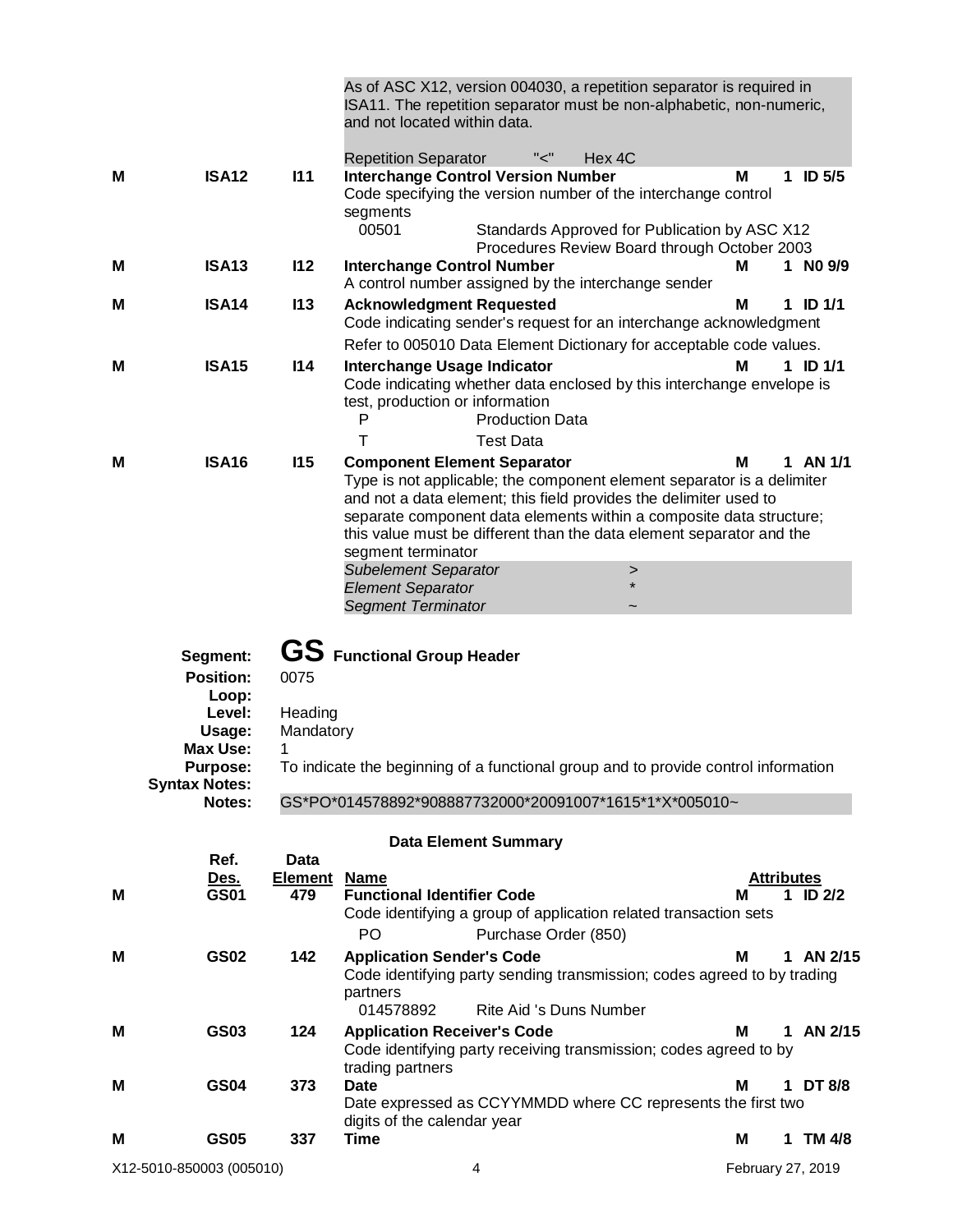|   |                                                                                                                         |                                      | Time expressed in 24-hour clock time as follows: HHMM, or HHMMSS,<br>or HHMMSSD, or HHMMSSDD, where $H =$ hours (00-23), M = minutes<br>$(00-59)$ , S = integer seconds $(00-59)$ and DD = decimal seconds;<br>decimal seconds are expressed as follows: $D =$ tenths (0-9) and $DD =$<br>hundredths (00-99)                                                                                                                                                                                                                                                                                                                                                                     |  |
|---|-------------------------------------------------------------------------------------------------------------------------|--------------------------------------|----------------------------------------------------------------------------------------------------------------------------------------------------------------------------------------------------------------------------------------------------------------------------------------------------------------------------------------------------------------------------------------------------------------------------------------------------------------------------------------------------------------------------------------------------------------------------------------------------------------------------------------------------------------------------------|--|
| м | <b>GS06</b>                                                                                                             | 28                                   | <b>Group Control Number</b><br>$1$ NO $1/9$<br>м<br>Assigned number originated and maintained by the sender                                                                                                                                                                                                                                                                                                                                                                                                                                                                                                                                                                      |  |
| м | <b>GS07</b>                                                                                                             | 455                                  | <b>Responsible Agency Code</b><br>м<br>1 ID $1/2$<br>Code identifying the issuer of the standard; this code is used in<br>conjunction with Data Element 480<br><b>Accredited Standards Committee X12</b><br>X                                                                                                                                                                                                                                                                                                                                                                                                                                                                    |  |
| м | <b>GS08</b>                                                                                                             | 480                                  | Version / Release / Industry Identifier Code<br>1 AN 1/12<br>М<br>Code indicating the version, release, subrelease, and industry identifier<br>of the EDI standard being used, including the GS and GE segments; if<br>code in DE455 in GS segment is X, then in DE 480 positions 1-3 are<br>the version number; positions 4-6 are the release and subrelease, level<br>of the version; and positions 7-12 are the industry or trade association<br>identifiers (optionally assigned by user); if code in DE455 in GS<br>segment is T, then other formats are allowed<br>005010<br>Standards Approved for Publication by ASC X12<br>Procedures Review Board through October 2003 |  |
|   | Segment:<br><b>Position:</b><br>Loop:<br>Level:<br>Usage:<br><b>Max Use:</b><br><b>Purpose:</b><br><b>Syntax Notes:</b> | 0100<br>Heading<br>Mandatory<br>1    | ST Transaction Set Header<br>To indicate the start of a transaction set and to assign a control number                                                                                                                                                                                                                                                                                                                                                                                                                                                                                                                                                                           |  |
|   |                                                                                                                         |                                      | <b>Data Element Summary</b>                                                                                                                                                                                                                                                                                                                                                                                                                                                                                                                                                                                                                                                      |  |
| м | Ref.<br><u>Des.</u><br>ST <sub>01</sub>                                                                                 | <b>Data</b><br><b>Element</b><br>143 | <b>Name</b><br><b>Attributes</b><br><b>Transaction Set Identifier Code</b><br>М<br>ID $3/3$<br>Code uniquely identifying a Transaction Set<br><b>Purchase Order</b><br>850                                                                                                                                                                                                                                                                                                                                                                                                                                                                                                       |  |
| м | <b>ST02</b>                                                                                                             | 329                                  | <b>Transaction Set Control Number</b><br>1 AN $4/9$<br>м<br>Identifying control number that must be unique within the transaction set<br>functional group assigned by the originator for a transaction set                                                                                                                                                                                                                                                                                                                                                                                                                                                                       |  |
|   | Segment:<br><b>Position:</b>                                                                                            | 0200                                 | BEG Beginning Segment for Purchase Order                                                                                                                                                                                                                                                                                                                                                                                                                                                                                                                                                                                                                                         |  |

| POSItion:       | <u>UZUU</u>                                                                                                   |
|-----------------|---------------------------------------------------------------------------------------------------------------|
| Loop:           |                                                                                                               |
| Level:          | Heading                                                                                                       |
| Usage:          | Mandatory                                                                                                     |
| Max Use:        |                                                                                                               |
| <b>Purpose:</b> | To indicate the beginning of the Purchase Order Transaction Set and transmit<br>identifying numbers and dates |
| Syntax Notes:   |                                                                                                               |
| Notes:          | BEG*00*SA*1234567**20091011~                                                                                  |

**Data Element Summary**

|                          | Ref.<br>Des. | Data<br>Element Name |                                     | <b>Attributes</b> |  |  |  |  |
|--------------------------|--------------|----------------------|-------------------------------------|-------------------|--|--|--|--|
| M                        | BEG01        | 353                  | <b>Transaction Set Purpose Code</b> | ID 2/2<br>М       |  |  |  |  |
| X12-5010-850003 (005010) |              |                      |                                     | February 27, 2019 |  |  |  |  |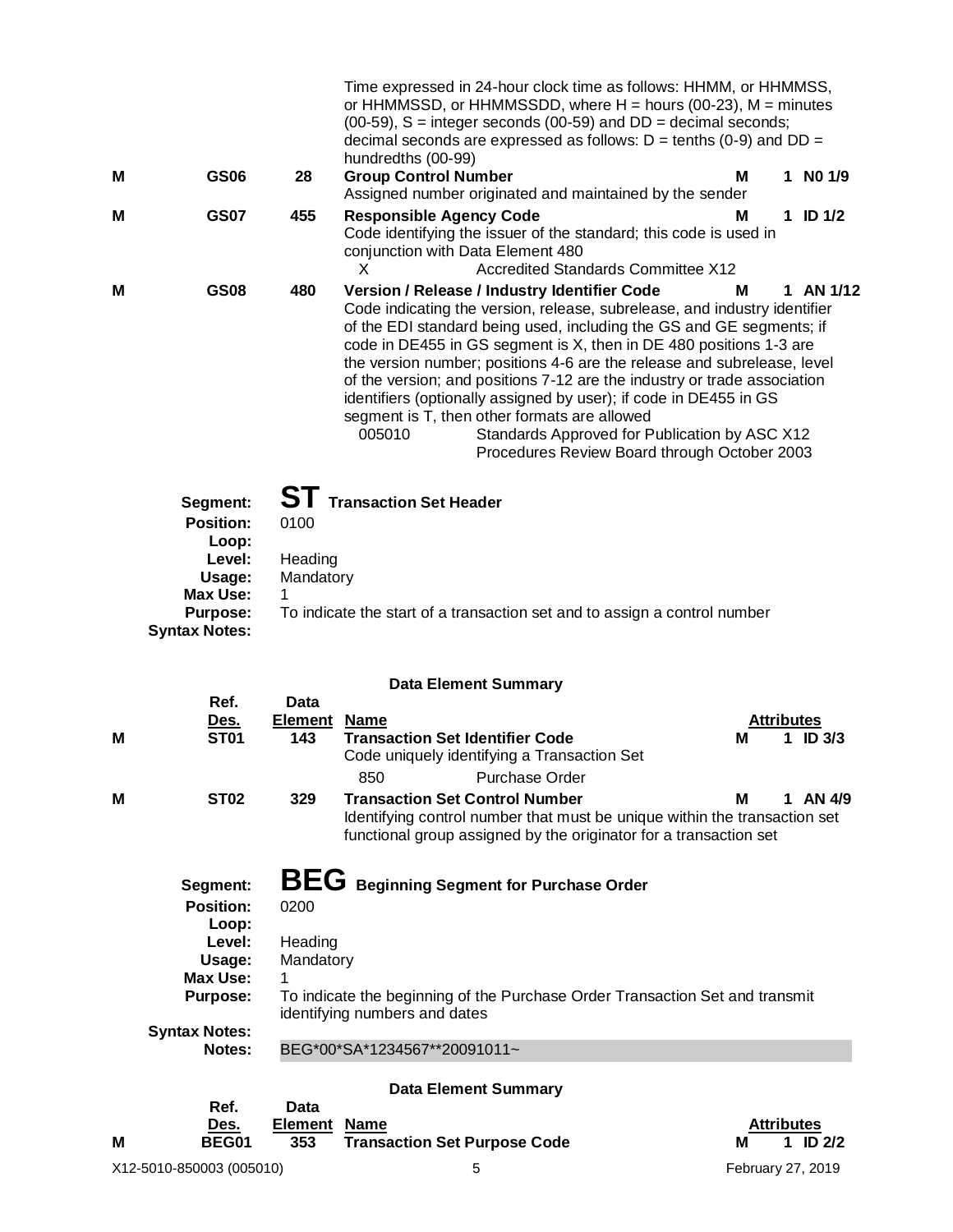|   |                              |                            | Code identifying purpose of transaction set                                                                                                                                                    |   |   |                                   |
|---|------------------------------|----------------------------|------------------------------------------------------------------------------------------------------------------------------------------------------------------------------------------------|---|---|-----------------------------------|
|   |                              |                            | 00<br>Original                                                                                                                                                                                 |   |   |                                   |
| М | BEG02                        | 92                         | <b>Purchase Order Type Code</b><br>Code specifying the type of Purchase Order                                                                                                                  | Μ |   | 1 ID $2/2$                        |
|   |                              |                            | <b>SA</b><br>Stand-alone Order                                                                                                                                                                 |   |   |                                   |
| М | BEG03                        | 324                        | <b>Purchase Order Number</b><br>Identifying number for Purchase Order assigned by the<br>orderer/purchaser                                                                                     | Μ |   | 1 AN 1/22                         |
| м | <b>BEG05</b>                 | 373                        | <b>Date</b><br>Date expressed as CCYYMMDD where CC represents the first two<br>digits of the calendar year                                                                                     | м |   | 1 DT 8/8                          |
|   | Segment:                     |                            | <b>REF</b> Reference Information                                                                                                                                                               |   |   |                                   |
|   | <b>Position:</b>             | 0500                       |                                                                                                                                                                                                |   |   |                                   |
|   | Loop:                        |                            |                                                                                                                                                                                                |   |   |                                   |
|   | Level:                       | Heading                    |                                                                                                                                                                                                |   |   |                                   |
|   | Usage:<br><b>Max Use:</b>    | Mandatory<br>>1            |                                                                                                                                                                                                |   |   |                                   |
|   | <b>Purpose:</b>              |                            | To specify identifying information                                                                                                                                                             |   |   |                                   |
|   | <b>Syntax Notes:</b>         | 1                          | At least one of REF02 or REF03 is required.                                                                                                                                                    |   |   |                                   |
|   |                              | $\mathbf 2$<br>3           | If either C04003 or C04004 is present, then the other is required.<br>If either C04005 or C04006 is present, then the other is required.                                                       |   |   |                                   |
|   | Notes:                       |                            | REF*ZZ*NW*12345~                                                                                                                                                                               |   |   |                                   |
|   |                              |                            |                                                                                                                                                                                                |   |   |                                   |
|   |                              |                            | The Priority Indicator in the REF 02 determines how the vendor should handle<br>the purchase order. Table 1 contains a list of the PO priority indicators.                                     |   |   |                                   |
|   |                              |                            | <b>Data Element Summary</b>                                                                                                                                                                    |   |   |                                   |
|   | Ref.                         | <b>Data</b>                |                                                                                                                                                                                                |   |   |                                   |
| м | Des.<br>REF01                | <b>Element Name</b><br>128 | <b>Reference Identification Qualifier</b><br>Code qualifying the Reference Identification                                                                                                      | м |   | <b>Attributes</b><br>$1$ ID $2/3$ |
|   |                              |                            | ZZ<br><b>Mutually Defined</b>                                                                                                                                                                  |   |   |                                   |
| M | REF <sub>02</sub>            | 127                        | <b>Reference Identification</b><br>Reference information as defined for a particular Transaction Set or as<br>specified by the Reference Identification Qualifier<br><b>Priority Indicator</b> | м | 1 | AN 1/50                           |
| M | REF03                        | 352                        | <b>Description</b>                                                                                                                                                                             | M |   | 1 AN 1/80                         |
|   |                              |                            |                                                                                                                                                                                                |   |   |                                   |
|   |                              |                            | A free-form description to clarify the related data elements and their<br>content                                                                                                              |   |   |                                   |
|   |                              |                            | Rite Aid assigned EDI Trading Partner (5 digit vendor number).                                                                                                                                 |   |   |                                   |
|   | Segment:<br><b>Position:</b> | 0600                       | PER Administrative Communications Contact                                                                                                                                                      |   |   |                                   |
|   | Loop:<br>Level:              | Heading                    |                                                                                                                                                                                                |   |   |                                   |
|   | Usage:                       | Mandatory                  |                                                                                                                                                                                                |   |   |                                   |
|   | <b>Max Use:</b>              | 3                          |                                                                                                                                                                                                |   |   |                                   |
|   | <b>Purpose:</b>              |                            | To identify a person or office to whom administrative communications should be                                                                                                                 |   |   |                                   |
|   | <b>Syntax Notes:</b>         | directed<br>1              | If either PER03 or PER04 is present, then the other is required.                                                                                                                               |   |   |                                   |
|   |                              | $\mathbf 2$                | If either PER05 or PER06 is present, then the other is required.                                                                                                                               |   |   |                                   |
|   |                              | 3                          | If either PER07 or PER08 is present, then the other is required.                                                                                                                               |   |   |                                   |
|   | Notes:                       |                            | PER*OD*CUCCARESE, JOSEPH*TE*717 761-2633~                                                                                                                                                      |   |   |                                   |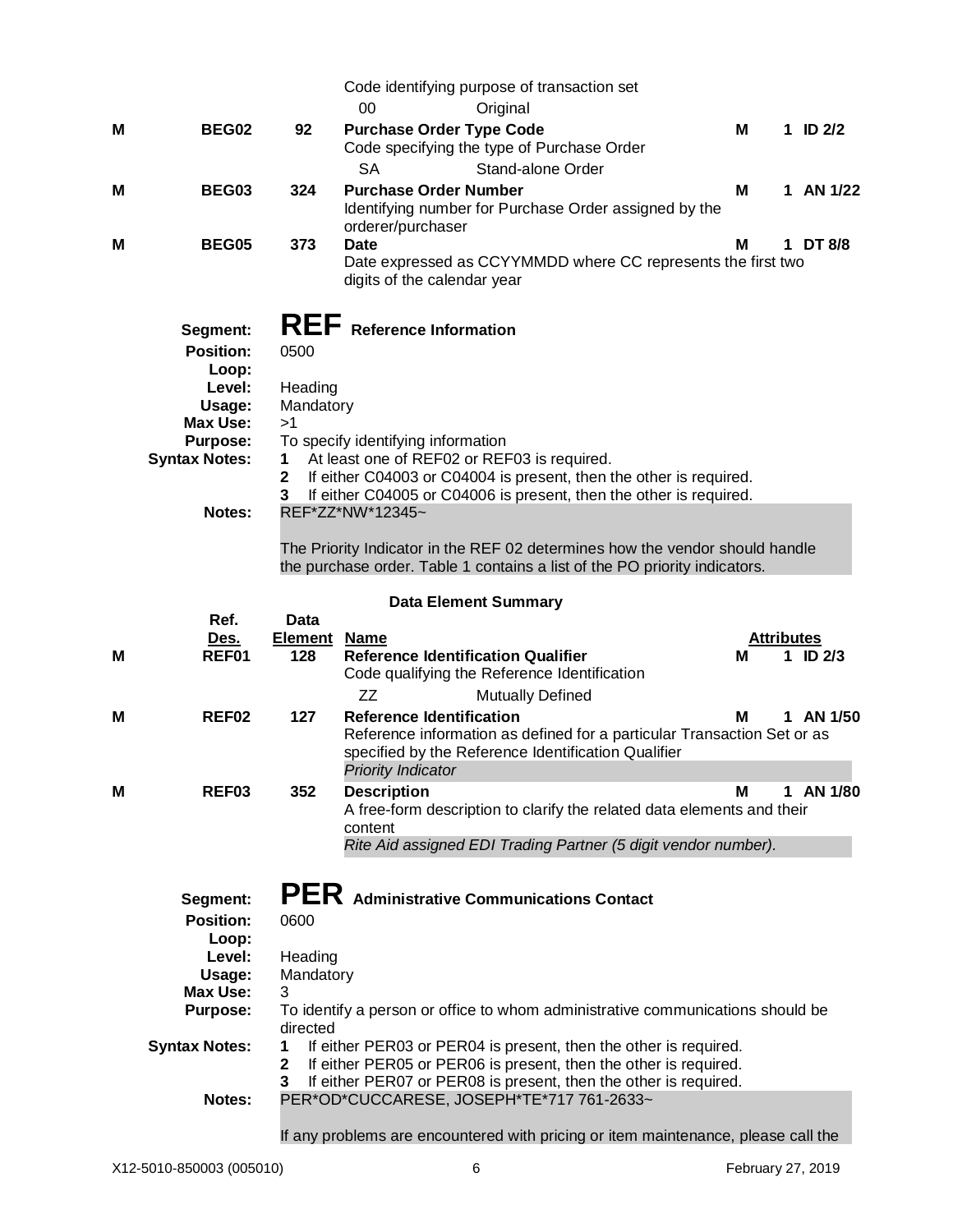# phone number listed in the PER04 and ask for the buyer in PER02.

|   |                             |                     | <b>Data Element Summary</b>                                                                                                                           |   |   |                                        |
|---|-----------------------------|---------------------|-------------------------------------------------------------------------------------------------------------------------------------------------------|---|---|----------------------------------------|
|   | Ref.                        | <b>Data</b>         |                                                                                                                                                       |   |   |                                        |
|   | <u>Des.</u><br><b>PER01</b> | <b>Element</b>      | <b>Name</b>                                                                                                                                           |   |   | <b>Attributes</b><br>ID <sub>2/2</sub> |
| м |                             | 366                 | <b>Contact Function Code</b><br>Code identifying the major duty or responsibility of the person or group                                              | М | 1 |                                        |
|   |                             |                     | named                                                                                                                                                 |   |   |                                        |
|   |                             |                     | <b>OD</b><br><b>Order Department</b>                                                                                                                  |   |   |                                        |
| м | PER <sub>02</sub>           | 93                  | <b>Name</b>                                                                                                                                           | М |   | 1 AN 1/60                              |
|   |                             |                     | Free-form name                                                                                                                                        |   |   |                                        |
| M | PER <sub>03</sub>           | 365                 | <b>Communication Number Qualifier</b><br>Code identifying the type of communication number                                                            | М |   | 1 ID $2/2$                             |
|   |                             |                     | <b>TE</b><br>Telephone                                                                                                                                |   |   |                                        |
| м | PER <sub>04</sub>           | 364                 | <b>Communication Number</b>                                                                                                                           | м |   | 1 AN 1/256                             |
|   |                             |                     | Complete communications number including country or area code when<br>applicable                                                                      |   |   |                                        |
|   | Segment:                    |                     | FOB F.O.B. Related Instructions                                                                                                                       |   |   |                                        |
|   | <b>Position:</b>            | 0800                |                                                                                                                                                       |   |   |                                        |
|   | Loop:                       |                     |                                                                                                                                                       |   |   |                                        |
|   | Level:                      | Heading             |                                                                                                                                                       |   |   |                                        |
|   | Usage:<br><b>Max Use:</b>   | Mandatory<br>>1     |                                                                                                                                                       |   |   |                                        |
|   | <b>Purpose:</b>             |                     | To specify transportation instructions relating to shipment                                                                                           |   |   |                                        |
|   | <b>Syntax Notes:</b>        | 1                   | If FOB03 is present, then FOB02 is required.                                                                                                          |   |   |                                        |
|   |                             | $\mathbf{2}$        | If FOB04 is present, then FOB05 is required.                                                                                                          |   |   |                                        |
|   |                             | $\mathbf{3}$<br>4   | If FOB07 is present, then FOB06 is required.<br>If FOB08 is present, then FOB09 is required.                                                          |   |   |                                        |
|   | <b>Notes:</b>               | FOB*PP*OR~          |                                                                                                                                                       |   |   |                                        |
|   |                             |                     | FOB*PP*OR*Prepaid~                                                                                                                                    |   |   |                                        |
|   |                             |                     |                                                                                                                                                       |   |   |                                        |
|   |                             |                     | Rite Aid EDI Purchase Orders will identify in the 'FOB' segment of FOB01<br>Shipment Method of Payment of 'PB' = Customer Pickup/Backhaul or Rite Aid |   |   |                                        |
|   |                             |                     | controlled freight; and in theTD5 segment, TD504 "H"=Customer Pickup.                                                                                 |   |   |                                        |
|   | Ref.                        | <b>Data</b>         | <b>Data Element Summary</b>                                                                                                                           |   |   |                                        |
|   | Des.                        | <b>Element Name</b> |                                                                                                                                                       |   |   | <b>Attributes</b>                      |
| M | <b>FOB01</b>                | 146                 | <b>Shipment Method of Payment</b>                                                                                                                     | Μ |   | 1 ID $2/2$                             |
|   |                             |                     | Code identifying payment terms for transportation charges                                                                                             |   |   |                                        |
|   |                             |                     | Any valid code per X12 Standards may be sent. Common Codes Used<br>Are Below:                                                                         |   |   |                                        |
|   |                             |                     | CC<br>Collect                                                                                                                                         |   |   |                                        |
|   |                             |                     | <b>PB</b><br>Customer Pickup/Backhaul                                                                                                                 |   |   |                                        |
|   |                             |                     | <b>PC</b><br>Prepaid but Charged to Customer                                                                                                          |   |   |                                        |
|   |                             |                     | <b>PP</b><br>Prepaid (by Seller)                                                                                                                      |   |   |                                        |
| M | <b>FOB02</b>                | 309                 | <b>Location Qualifier</b>                                                                                                                             | Μ |   | 1 ID $1/2$                             |
|   |                             |                     | Code identifying type of location                                                                                                                     |   |   |                                        |
|   |                             |                     | <b>OR</b><br>Origin (Shipping Point)                                                                                                                  |   |   |                                        |
| O | <b>FOB03</b>                | 352                 | <b>Description</b><br>A free-form description to clarify the related data elements and their<br>content                                               | O |   | 1 AN 1/80                              |
|   |                             |                     |                                                                                                                                                       |   |   |                                        |
|   | Segment:                    | <b>ITD</b>          | <b>Terms of Sale/Deferred Terms of Sale</b>                                                                                                           |   |   |                                        |
|   | <b>Position:</b>            | 1300                |                                                                                                                                                       |   |   |                                        |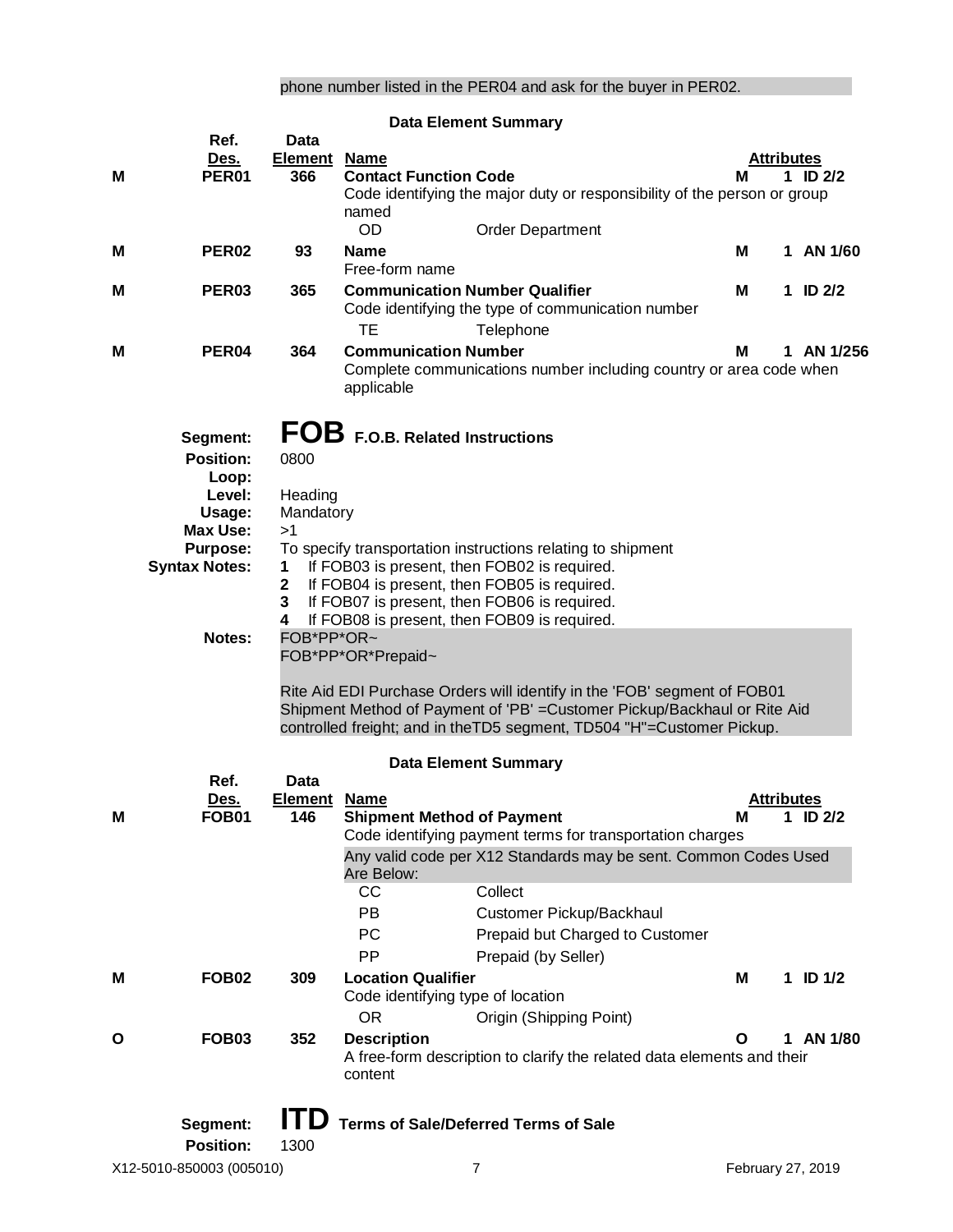|   | Loop:<br>Level:<br>Usage:<br><b>Max Use:</b><br><b>Purpose:</b><br><b>Syntax Notes:</b><br>Notes:                                 | Heading<br>Mandatory<br>>1<br>1<br>2<br>3         | To specify terms of sale<br>If ITD03 is present, then at least one of ITD04 ITD05 or ITD13 is required.<br>If ITD08 is present, then at least one of ITD04 ITD05 or ITD13 is required.<br>If ITD09 is present, then at least one of ITD10 or ITD11 is required.<br>ITD*01*3*2**10**30~<br>ITD*01*3*2*20091007*60*20091007*10*****GENERAL PURPOSE |                        |           |              |
|---|-----------------------------------------------------------------------------------------------------------------------------------|---------------------------------------------------|--------------------------------------------------------------------------------------------------------------------------------------------------------------------------------------------------------------------------------------------------------------------------------------------------------------------------------------------------|------------------------|-----------|--------------|
|   | Ref.                                                                                                                              | Data                                              | <b>Data Element Summary</b>                                                                                                                                                                                                                                                                                                                      |                        |           |              |
| М | <u>Des.</u><br>ITD01                                                                                                              | <b>Element</b><br>336                             | <b>Name</b><br><b>Terms Type Code</b><br>Code identifying type of payment terms                                                                                                                                                                                                                                                                  | <b>Attributes</b><br>м |           | 1 ID $2/2$   |
| Μ | <b>ITD02</b>                                                                                                                      | 333                                               | 01<br><b>Basic</b><br>02<br>End of Month (EOM)<br><b>Terms Basis Date Code</b><br>Code identifying the beginning of the terms period<br>3<br><b>Invoice Date</b><br>15<br><b>Receipt of Goods</b>                                                                                                                                                | M                      |           | 1 ID $1/2$   |
| Ο | ITD03                                                                                                                             | 338                                               | <b>Terms Discount Percent</b><br>Terms discount percentage, expressed as a percent, available to the<br>purchaser if an invoice is paid on or before the Terms Discount Due<br>Date                                                                                                                                                              | О                      | 1 R $1/6$ |              |
| О | ITD <sub>04</sub>                                                                                                                 | 370                                               | <b>Terms Discount Due Date</b><br>Date payment is due if discount is to be earned expressed in format<br>CCYYMMDD where CC represents the first two digits of the calendar<br>year                                                                                                                                                               | C                      |           | 1 DT 8/8     |
| Ο | ITD <sub>05</sub>                                                                                                                 | 351                                               | <b>Terms Discount Days Due</b><br>Number of days in the terms discount period by which payment is due if<br>terms discount is earned                                                                                                                                                                                                             | С                      |           | $1$ NO $1/3$ |
| О | ITD06                                                                                                                             | 446                                               | <b>Terms Net Due Date</b><br>Date when total invoice amount becomes due expressed in format<br>CCYYMMDD where CC represents the first two digits of the calendar<br>year                                                                                                                                                                         | O                      |           | 1 DT 8/8     |
| Ο | ITD07                                                                                                                             | 386                                               | <b>Terms Net Days</b><br>Number of days until total invoice amount is due (discount not<br>applicable)                                                                                                                                                                                                                                           | O                      |           | 1 NO $1/3$   |
| O | <b>ITD12</b>                                                                                                                      | 352                                               | <b>Description</b><br>A free-form description to clarify the related data elements and their<br>content                                                                                                                                                                                                                                          | Ο                      |           | 1 AN 1/80    |
|   | Segment:<br><b>Position:</b><br>Loop:<br>Level:<br>Usage:<br><b>Max Use:</b><br><b>Purpose:</b><br><b>Syntax Notes:</b><br>Notes: | 1500<br>Heading<br>Mandatory<br>10<br>1<br>2<br>3 | <b>DTM</b> Date/Time Reference<br>To specify pertinent dates and times<br>At least one of DTM02 DTM03 or DTM05 is required.<br>If DTM04 is present, then DTM03 is required.<br>If either DTM05 or DTM06 is present, then the other is required.<br>DTM*002*20020821~                                                                             |                        |           |              |
|   |                                                                                                                                   |                                                   | Element attributes when segment is used. When DTM segment is not sent, the<br>order should be delivered ASAP.                                                                                                                                                                                                                                    |                        |           |              |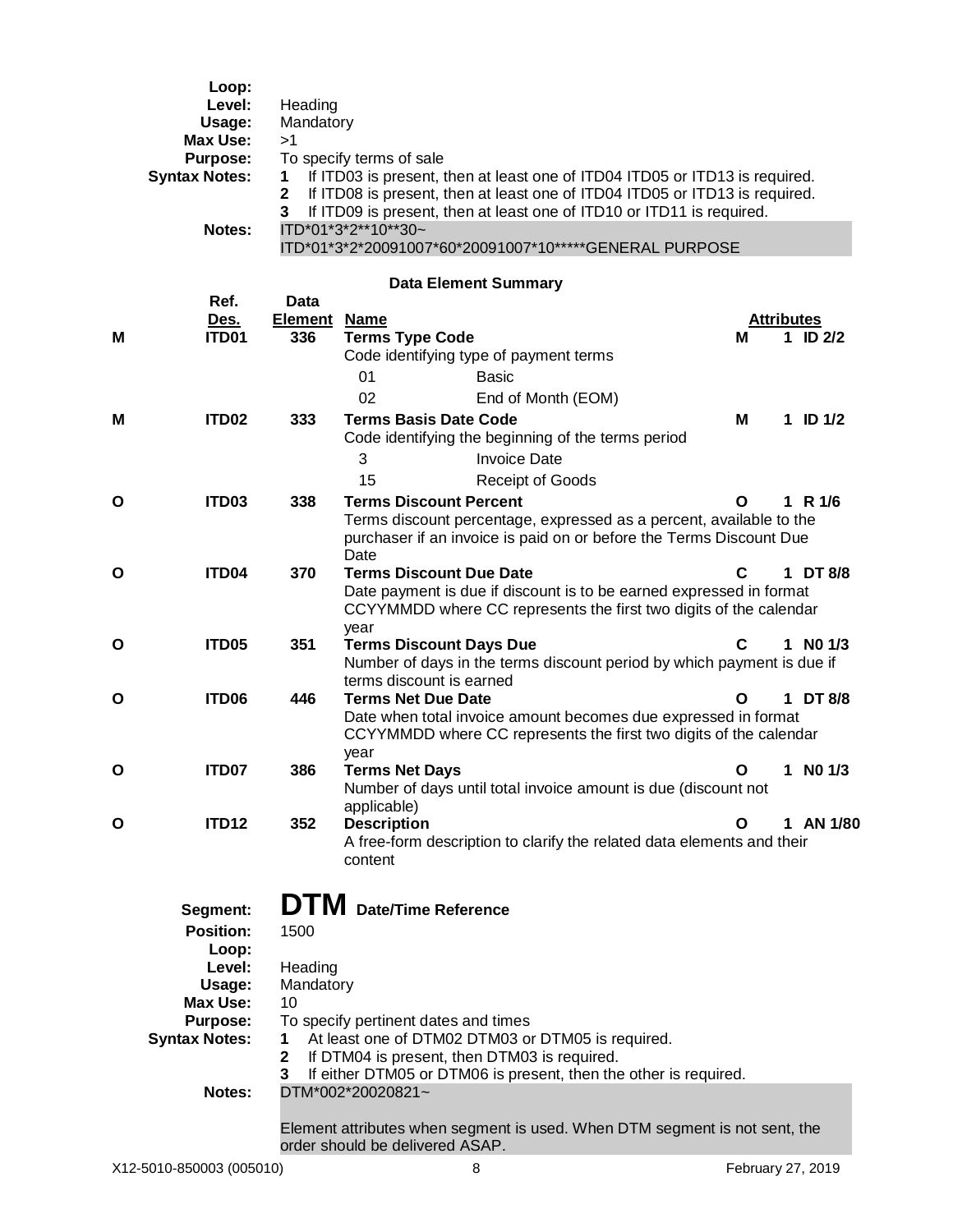|   |                                                                                                                                   |                                                                                                                    | <b>Data Element Summary</b>                                                                                                                                                                                                                                                                                                                                                                                                                                                                                                                                                                                                                                                                                                                                                                                                                |                                      |
|---|-----------------------------------------------------------------------------------------------------------------------------------|--------------------------------------------------------------------------------------------------------------------|--------------------------------------------------------------------------------------------------------------------------------------------------------------------------------------------------------------------------------------------------------------------------------------------------------------------------------------------------------------------------------------------------------------------------------------------------------------------------------------------------------------------------------------------------------------------------------------------------------------------------------------------------------------------------------------------------------------------------------------------------------------------------------------------------------------------------------------------|--------------------------------------|
| м | Ref.<br>Des.<br>DTM01                                                                                                             | Data<br><b>Element</b><br>374                                                                                      | <b>Name</b><br><b>Date/Time Qualifier</b><br>Code specifying type of date or time, or both date and time                                                                                                                                                                                                                                                                                                                                                                                                                                                                                                                                                                                                                                                                                                                                   | <b>Attributes</b><br>1 ID $3/3$<br>м |
| м | DTM02                                                                                                                             | 373                                                                                                                | 002<br><b>Delivery Requested</b><br><b>Date</b><br>Date expressed as CCYYMMDD where CC represents the first two<br>digits of the calendar year<br>Rite Aid Purchase Order Expected Arrival Date                                                                                                                                                                                                                                                                                                                                                                                                                                                                                                                                                                                                                                            | 1 DT 8/8<br>м                        |
|   | Segment:<br><b>Position:</b><br>Loop:<br>Level:<br>Usage:<br><b>Max Use:</b><br><b>Purpose:</b><br><b>Syntax Notes:</b><br>Notes: | 2400<br>Heading<br>Optional<br>>1<br>information<br>1<br>$\mathbf 2$<br>3<br>4<br>5<br>6<br>7<br>time information. | TD5 Carrier Details (Routing Sequence/Transit Time)<br>To specify the carrier and sequence of routing and provide transit time<br>At least one of TD502 TD504 TD505 TD506 or TD512 is required.<br>If TD502 is present, then TD503 is required.<br>If TD507 is present, then TD508 is required.<br>If TD510 is present, then TD511 is required.<br>If TD513 is present, then TD512 is required.<br>If TD514 is present, then TD513 is required.<br>If TD515 is present, then TD512 is required.<br>TD5****H*DIRECT~<br>The TD5 specifies specify the carrier and sequence of routing and provide transit<br>Rite Aid EDI Purchase Orders will identify in the 'FOB' segment of FOB01<br>Shipment Method of Payment of 'PB' = Customer Pickup/Backhaul or Rite Aid<br>controlled freight; and in theTD5 segment, TD504 "H"=Customer Pickup. |                                      |
|   |                                                                                                                                   |                                                                                                                    | <b>Data Element Summary</b>                                                                                                                                                                                                                                                                                                                                                                                                                                                                                                                                                                                                                                                                                                                                                                                                                |                                      |
| Μ | Ref.<br>Des.<br><b>TD504</b>                                                                                                      | Data<br><b>Element</b><br>91                                                                                       | <b>Name</b><br><b>Transportation Method/Type Code</b><br>Code specifying the method or type of transportation for the shipment<br>н<br><b>Customer Pickup</b>                                                                                                                                                                                                                                                                                                                                                                                                                                                                                                                                                                                                                                                                              | <b>Attributes</b><br>1 ID $1/2$<br>м |
| м | <b>TD505</b>                                                                                                                      | 387                                                                                                                | Routing<br>Free-form description of the routing or requested routing for shipment,<br>or the originating carrier's identity                                                                                                                                                                                                                                                                                                                                                                                                                                                                                                                                                                                                                                                                                                                | AN 1/35<br>м                         |
|   | Segment:<br><b>Position:</b><br>Loop:<br>Level:<br>Usage:<br><b>Max Use:</b><br><b>Purpose:</b><br><b>Syntax Notes:</b>           | N9<br>2950<br>N <sub>9</sub><br>Heading<br>Mandatory<br>1<br>Qualifier<br>1<br>$\mathbf 2$<br>3                    | <b>Extended Reference Information</b><br>Mandatory<br>To transmit identifying information as specified by the Reference Identification<br>At least one of N902 or N903 is required.<br>If N906 is present, then N905 is required.<br>If either C04003 or C04004 is present, then the other is required.                                                                                                                                                                                                                                                                                                                                                                                                                                                                                                                                    |                                      |
|   | X12-5010-850003 (005010)                                                                                                          |                                                                                                                    | 9                                                                                                                                                                                                                                                                                                                                                                                                                                                                                                                                                                                                                                                                                                                                                                                                                                          | February 27, 2019                    |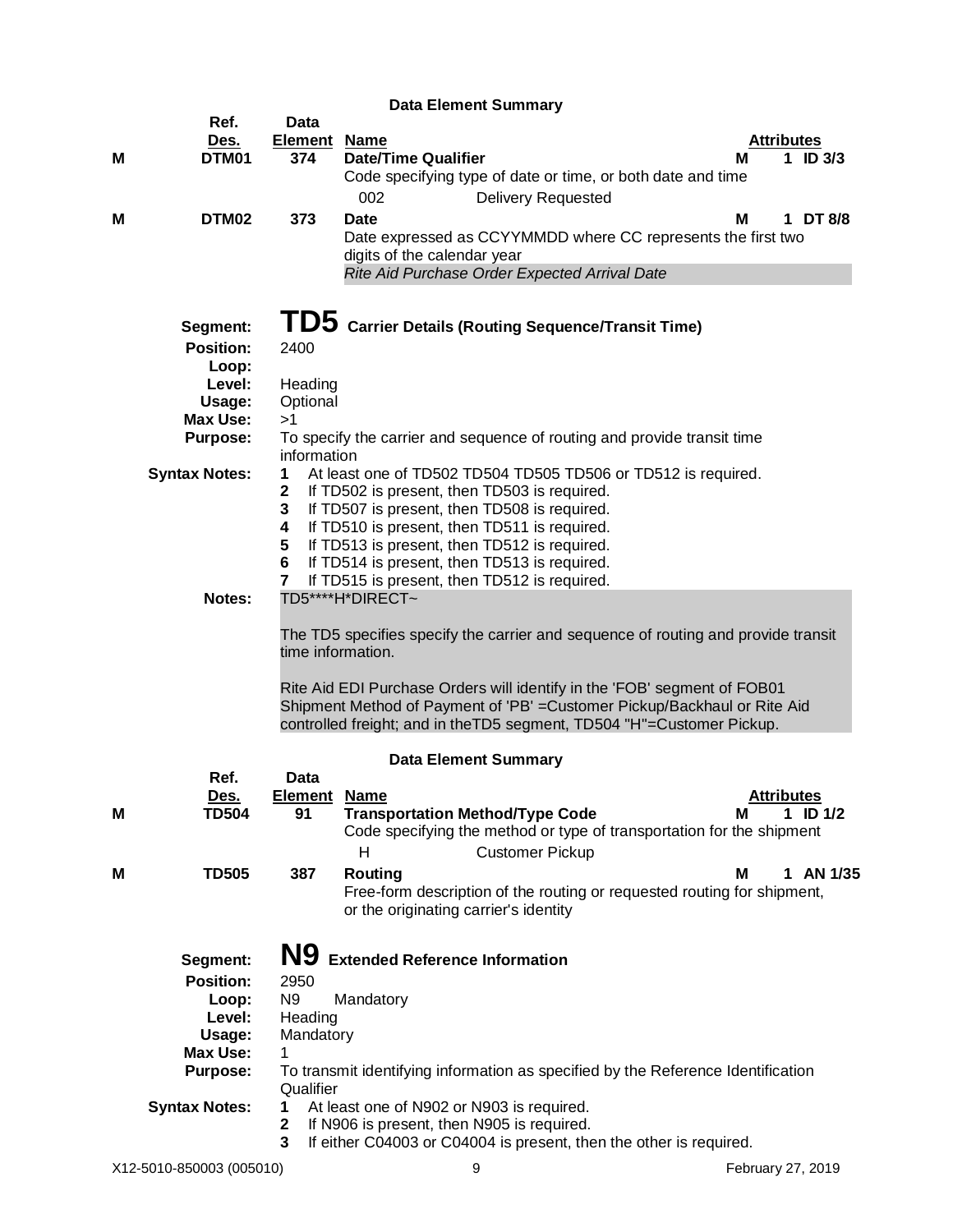|               | 4 If either C04005 or C04006 is present, then the other is required. |
|---------------|----------------------------------------------------------------------|
| <b>Notes:</b> | N9*L1*001*PO NOTES~                                                  |

|   |              |                        | <b>Data Element Summary</b>                                                                                                                                                               |                   |                   |         |
|---|--------------|------------------------|-------------------------------------------------------------------------------------------------------------------------------------------------------------------------------------------|-------------------|-------------------|---------|
|   | Ref.<br>Des. | Data<br><b>Element</b> | Name                                                                                                                                                                                      | <b>Attributes</b> |                   |         |
| м | <b>N901</b>  | 128                    | <b>Reference Identification Qualifier</b><br>Code qualifying the Reference Identification                                                                                                 | М                 | ID <sub>2/3</sub> |         |
|   |              |                        | Letters or Notes<br>L1                                                                                                                                                                    |                   |                   |         |
| M | N902         | 127                    | <b>Reference Identification</b><br>Reference information as defined for a particular Transaction Set or as<br>specified by the Reference Identification Qualifier<br>Note Sequence Number | м                 |                   | AN 1/50 |
| M | N903         | 369                    | <b>Free-form Description</b><br>Free-form descriptive text                                                                                                                                | М                 |                   | AN 1/45 |
|   |              |                        | PO Notes                                                                                                                                                                                  |                   |                   |         |

|   | Segment:<br><b>Position:</b><br>Loop:<br>Level:<br>Usage:<br><b>Max Use:</b><br><b>Purpose:</b><br><b>Syntax Notes:</b><br>Notes: | 3000<br>N <sub>9</sub><br>Heading<br>Mandatory<br>>1<br>1<br>$\mathbf{2}$<br>3<br>times.<br>Supplier Portal. | $MTX$ Text<br>Mandatory<br>To specify textual data<br>If MTX01 is present, then MTX02 is required.<br>If MTX03 is present, then MTX02 is required.<br>If MTX05 is present, then MTX04 is required.<br>MTX*GPL*FOR PREPAID LTL SHIPMENTS REFER TO VENDOR SUPPLY<br><b>CHAIN GUIDE~</b><br>The MTX segment will be sent on all POs. This segment may repeat up to 30<br>PO Terms and Conditions: The Rite Aid EDI Purchase Order Terms and<br>Conditions are contained in the Supplier Compliance Guide the complete details<br>are not transmitted electronically. However, a note is transmitted in the message<br>segment with each EDI Purchase Order referencing the guidelines. These terms<br>and conditions shall be deemed part of and incorporated in each Rite Aid EDI<br>Purchase Order. Refer to www.RiteAid.com then select Our Company, click on |                        |               |  |  |
|---|-----------------------------------------------------------------------------------------------------------------------------------|--------------------------------------------------------------------------------------------------------------|---------------------------------------------------------------------------------------------------------------------------------------------------------------------------------------------------------------------------------------------------------------------------------------------------------------------------------------------------------------------------------------------------------------------------------------------------------------------------------------------------------------------------------------------------------------------------------------------------------------------------------------------------------------------------------------------------------------------------------------------------------------------------------------------------------------------------------------------------------------|------------------------|---------------|--|--|
|   |                                                                                                                                   |                                                                                                              | <b>Data Element Summary</b>                                                                                                                                                                                                                                                                                                                                                                                                                                                                                                                                                                                                                                                                                                                                                                                                                                   |                        |               |  |  |
|   | Ref.                                                                                                                              | Data                                                                                                         |                                                                                                                                                                                                                                                                                                                                                                                                                                                                                                                                                                                                                                                                                                                                                                                                                                                               |                        |               |  |  |
| М | <u>Des.</u><br>MTX01                                                                                                              | <b>Element</b><br>363                                                                                        | <b>Name</b><br><b>Note Reference Code</b><br>Code identifying the functional area or purpose for which the note<br>applies<br><b>GPL</b><br><b>General Policy</b>                                                                                                                                                                                                                                                                                                                                                                                                                                                                                                                                                                                                                                                                                             | <b>Attributes</b><br>м | ID $3/3$<br>1 |  |  |
|   |                                                                                                                                   |                                                                                                              | Refer to 005010 Data Element Dictionary for acceptable code values.                                                                                                                                                                                                                                                                                                                                                                                                                                                                                                                                                                                                                                                                                                                                                                                           |                        |               |  |  |
| М | MTX02                                                                                                                             | 1551                                                                                                         | <b>Textual Data</b><br>To transmit large volumes of message text<br>Rite Aid Notes pertaining to the Purchase Order                                                                                                                                                                                                                                                                                                                                                                                                                                                                                                                                                                                                                                                                                                                                           | Μ                      | 1 AN 1/4096   |  |  |
|   |                                                                                                                                   |                                                                                                              |                                                                                                                                                                                                                                                                                                                                                                                                                                                                                                                                                                                                                                                                                                                                                                                                                                                               |                        |               |  |  |

| Segment:                            |                         | N1 Party Identification |
|-------------------------------------|-------------------------|-------------------------|
| <b>Position:</b><br>Loop:<br>Level: | 3100<br>N1 -<br>Heading | Mandatory               |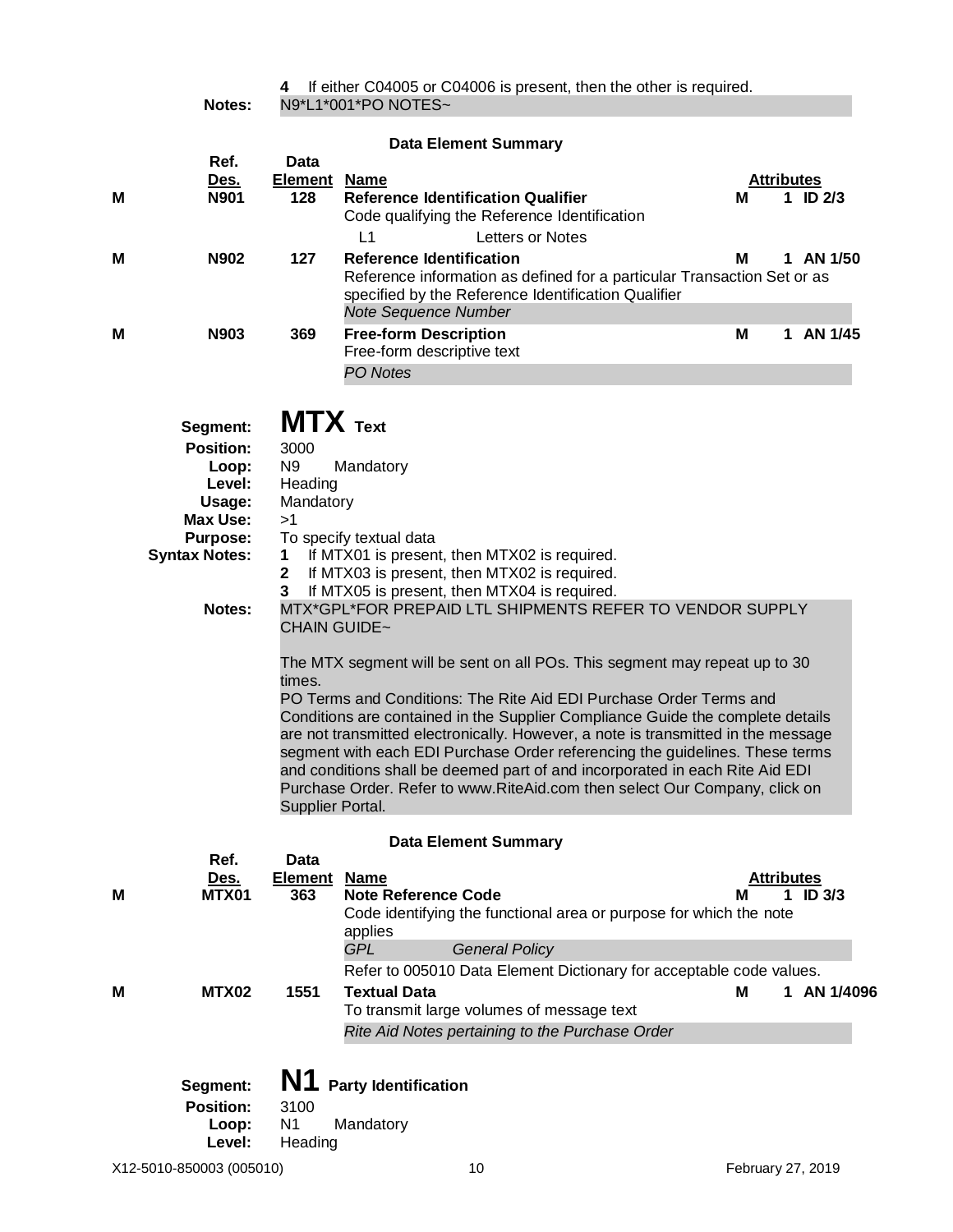|   | Usage:<br><b>Max Use:</b><br><b>Purpose:</b><br><b>Syntax Notes:</b><br>Notes:                                                    | Mandatory<br>1<br>1<br>$\mathbf{2}$                                 | To identify a party by type of organization, name, and code<br>At least one of N102 or N103 is required.<br>N1*VN*A&M CLEANING PRODUCTS*92*34115~                                                                                                                                                                                                     |                                 | If either N103 or N104 is present, then the other is required.                                                                                  |   |                   |                   |
|---|-----------------------------------------------------------------------------------------------------------------------------------|---------------------------------------------------------------------|-------------------------------------------------------------------------------------------------------------------------------------------------------------------------------------------------------------------------------------------------------------------------------------------------------------------------------------------------------|---------------------------------|-------------------------------------------------------------------------------------------------------------------------------------------------|---|-------------------|-------------------|
|   |                                                                                                                                   |                                                                     |                                                                                                                                                                                                                                                                                                                                                       |                                 | The N104 is Rite Aid's internal vendor number for your company. When calling<br>Rite Aid, this number should be provided as a reference number. |   |                   |                   |
|   |                                                                                                                                   |                                                                     |                                                                                                                                                                                                                                                                                                                                                       | <b>Data Element Summary</b>     |                                                                                                                                                 |   |                   |                   |
|   | Ref.                                                                                                                              | <b>Data</b><br><b>Element</b>                                       | <u>Name</u>                                                                                                                                                                                                                                                                                                                                           |                                 |                                                                                                                                                 |   | <b>Attributes</b> |                   |
| м | <u>Des.</u><br>N <sub>101</sub>                                                                                                   | 98                                                                  | <b>Entity Identifier Code</b><br>an individual                                                                                                                                                                                                                                                                                                        |                                 | Code identifying an organizational entity, a physical location, property or                                                                     | м |                   | $1$ ID $2/3$      |
|   |                                                                                                                                   |                                                                     | VN                                                                                                                                                                                                                                                                                                                                                    | Vendor                          |                                                                                                                                                 |   |                   |                   |
| М | N <sub>102</sub>                                                                                                                  | 93                                                                  | <b>Name</b><br>Free-form name                                                                                                                                                                                                                                                                                                                         |                                 |                                                                                                                                                 | м | 1                 | AN 1/60           |
|   |                                                                                                                                   |                                                                     | <b>Vendor Name</b>                                                                                                                                                                                                                                                                                                                                    |                                 |                                                                                                                                                 |   |                   |                   |
| M | N103                                                                                                                              | 66                                                                  | <b>Identification Code Qualifier</b><br>Identification Code (67)<br>92                                                                                                                                                                                                                                                                                |                                 | Code designating the system/method of code structure used for<br>Assigned by Buyer or Buyer's Agent                                             | M |                   | $1$ ID $1/2$      |
| M | N <sub>104</sub>                                                                                                                  | 67                                                                  | <b>Identification Code</b>                                                                                                                                                                                                                                                                                                                            |                                 |                                                                                                                                                 | М | 1                 | AN 2/80           |
|   |                                                                                                                                   |                                                                     | Code identifying a party or other code                                                                                                                                                                                                                                                                                                                |                                 |                                                                                                                                                 |   |                   |                   |
|   |                                                                                                                                   |                                                                     |                                                                                                                                                                                                                                                                                                                                                       | Rite Aid assigned Vendor Number |                                                                                                                                                 |   |                   |                   |
|   | Segment:<br><b>Position:</b><br>Loop:<br>Level:<br>Usage:<br><b>Max Use:</b><br><b>Purpose:</b><br><b>Syntax Notes:</b><br>Notes: | N1<br>3100<br>N <sub>1</sub><br>Heading<br>Mandatory<br>1<br>1<br>2 | <b>Party Identification</b><br>Mandatory<br>To identify a party by type of organization, name, and code<br>At least one of N102 or N103 is required.<br>N1*ST*HARCO INC/DBA: TUSCALOOSA DISTRIBUTION<br>CENTER*9*0145788920035~<br>A complete listing of ship to locations can be found in<br>http://www.riteaidediservices.com/distribution-centers/ |                                 | If either N103 or N104 is present, then the other is required.                                                                                  |   |                   |                   |
|   |                                                                                                                                   |                                                                     |                                                                                                                                                                                                                                                                                                                                                       |                                 |                                                                                                                                                 |   |                   |                   |
| Μ | Ref.<br><u>Des.</u><br>N <sub>101</sub>                                                                                           | Data<br><b>Element Name</b><br>98                                   | <b>Entity Identifier Code</b>                                                                                                                                                                                                                                                                                                                         | <b>Data Element Summary</b>     | Code identifying an organizational entity, a physical location, property or                                                                     | м | <b>Attributes</b> | 1 ID $2/3$        |
|   |                                                                                                                                   |                                                                     | an individual<br><b>ST</b>                                                                                                                                                                                                                                                                                                                            | Ship To                         |                                                                                                                                                 |   |                   |                   |
| M | N <sub>102</sub>                                                                                                                  | 93                                                                  | <b>Name</b><br>Free-form name                                                                                                                                                                                                                                                                                                                         |                                 |                                                                                                                                                 | M |                   | 1 AN 1/60         |
|   |                                                                                                                                   |                                                                     | <b>Rite Aid DC Name</b>                                                                                                                                                                                                                                                                                                                               |                                 |                                                                                                                                                 |   |                   |                   |
| м | N103                                                                                                                              | 66                                                                  | <b>Identification Code Qualifier</b><br>Identification Code (67)<br>9                                                                                                                                                                                                                                                                                 |                                 | Code designating the system/method of code structure used for<br>D-U-N-S+4, D-U-N-S Number with Four Character                                  | м |                   | $1$ ID $1/2$      |
|   | X12-5010-850003 (005010)                                                                                                          |                                                                     |                                                                                                                                                                                                                                                                                                                                                       | 11                              |                                                                                                                                                 |   |                   | February 27, 2019 |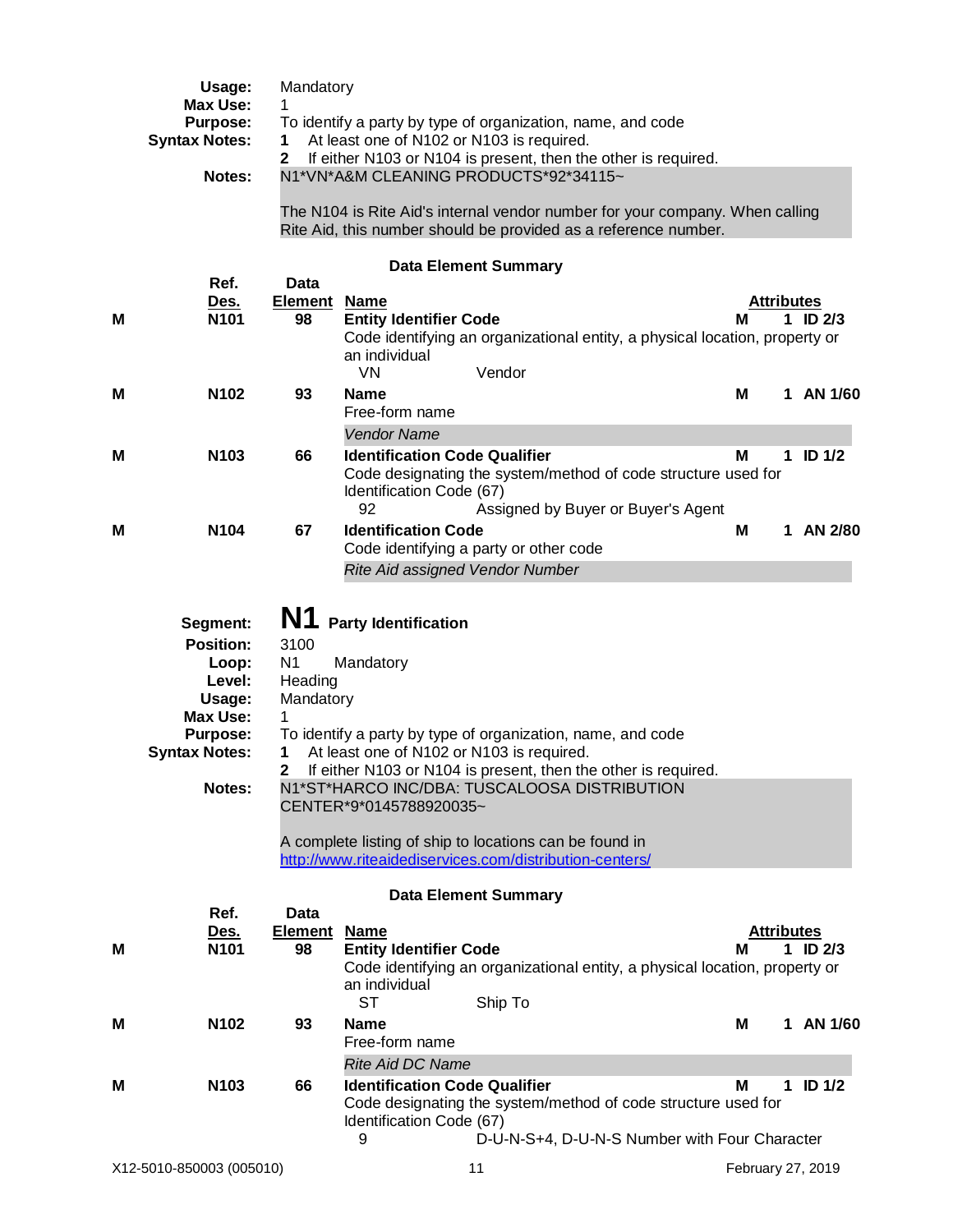|   |                                         |                            | <b>Suffix</b>                                                                                                      |                        |            |               |
|---|-----------------------------------------|----------------------------|--------------------------------------------------------------------------------------------------------------------|------------------------|------------|---------------|
| Μ | N <sub>104</sub>                        | 67                         | <b>Identification Code</b><br>Code identifying a party or other code                                               | м                      |            | 1 AN 2/80     |
|   |                                         |                            | Rite Aid Duns+4 Number, plus the DEA Numbers, Refer to                                                             |                        |            |               |
|   |                                         |                            | http://www.riteaidediservices.com/distribution-centers/ for Rite Aid EDI<br>DC Listing with DUNS + 4 / DEA Numbers |                        |            |               |
|   |                                         |                            |                                                                                                                    |                        |            |               |
|   | Segment:                                |                            | N3 Ship To Party Location                                                                                          |                        |            |               |
|   | <b>Position:</b>                        | 3300                       |                                                                                                                    |                        |            |               |
|   | Loop:<br>Level:                         | N <sub>1</sub><br>Heading  | Mandatory                                                                                                          |                        |            |               |
|   | Usage:                                  | Mandatory                  |                                                                                                                    |                        |            |               |
|   | <b>Max Use:</b>                         | 2                          |                                                                                                                    |                        |            |               |
|   | <b>Purpose:</b><br><b>Syntax Notes:</b> |                            | To specify the location of the named party                                                                         |                        |            |               |
|   | <b>Notes:</b>                           |                            | N3*3931 RICE MINE ROAD, N.E.~                                                                                      |                        |            |               |
|   |                                         |                            | <b>Data Element Summary</b>                                                                                        |                        |            |               |
|   | Ref.                                    | Data                       |                                                                                                                    |                        |            |               |
| Μ | Des.<br><b>N301</b>                     | <b>Element Name</b><br>166 | <b>Address Information</b>                                                                                         | <b>Attributes</b><br>М |            | AN 1/55       |
|   |                                         |                            | Address information                                                                                                |                        |            |               |
|   |                                         |                            | <b>Rite Aid DC Address</b>                                                                                         |                        |            |               |
|   |                                         |                            |                                                                                                                    |                        |            |               |
|   | Segment:                                |                            | N4 Ship To Geographic Location                                                                                     |                        |            |               |
|   | <b>Position:</b><br>Loop:               | 3400<br>N <sub>1</sub>     | Mandatory                                                                                                          |                        |            |               |
|   | Level:                                  | Heading                    |                                                                                                                    |                        |            |               |
|   | Usage:                                  | Mandatory                  |                                                                                                                    |                        |            |               |
|   | <b>Max Use:</b><br><b>Purpose:</b>      | >1                         | To specify the geographic place of the named party                                                                 |                        |            |               |
|   | <b>Syntax Notes:</b>                    | 1                          | Only one of N402 or N407 may be present.                                                                           |                        |            |               |
|   |                                         | $\mathbf 2$                | If N406 is present, then N405 is required.                                                                         |                        |            |               |
|   | <b>Notes:</b>                           | 3                          | If N407 is present, then N404 is required.<br>N4*TUSCALOOSA*AL*35406~                                              |                        |            |               |
|   |                                         |                            |                                                                                                                    |                        |            |               |
|   | Ref.                                    | Data                       | <b>Data Element Summary</b>                                                                                        |                        |            |               |
|   | <u>Des.</u>                             | Element                    | <b>Name</b>                                                                                                        | <b>Attributes</b>      |            |               |
| М | N401                                    | 19                         | <b>City Name</b><br>Free-form text for city name                                                                   | м                      |            | 1 AN 2/30     |
|   |                                         |                            | <b>Rite Aid DC City</b>                                                                                            |                        |            |               |
| М | N402                                    | 156                        | <b>State or Province Code</b>                                                                                      | M                      | 1 ID $2/2$ |               |
|   |                                         |                            | Code (Standard State/Province) as defined by appropriate government                                                |                        |            |               |
|   |                                         |                            | agency<br><b>Rite Aid DC State</b>                                                                                 |                        |            |               |
| М | N403                                    | 116                        | <b>Postal Code</b>                                                                                                 | м                      |            | $1$ ID $3/15$ |
|   |                                         |                            | Code defining international postal zone code excluding punctuation and                                             |                        |            |               |
|   |                                         |                            | blanks (zip code for United States)<br>Rite Aid DC Zip Code                                                        |                        |            |               |
|   |                                         |                            |                                                                                                                    |                        |            |               |
|   | Segment:                                | PO1                        | <b>Baseline Item Data</b>                                                                                          |                        |            |               |
|   | <b>Position:</b>                        | 0100                       |                                                                                                                    |                        |            |               |
|   | Loop:                                   | PO <sub>1</sub>            | Mandatory                                                                                                          |                        |            |               |
|   | Level:                                  | Detail                     |                                                                                                                    |                        |            |               |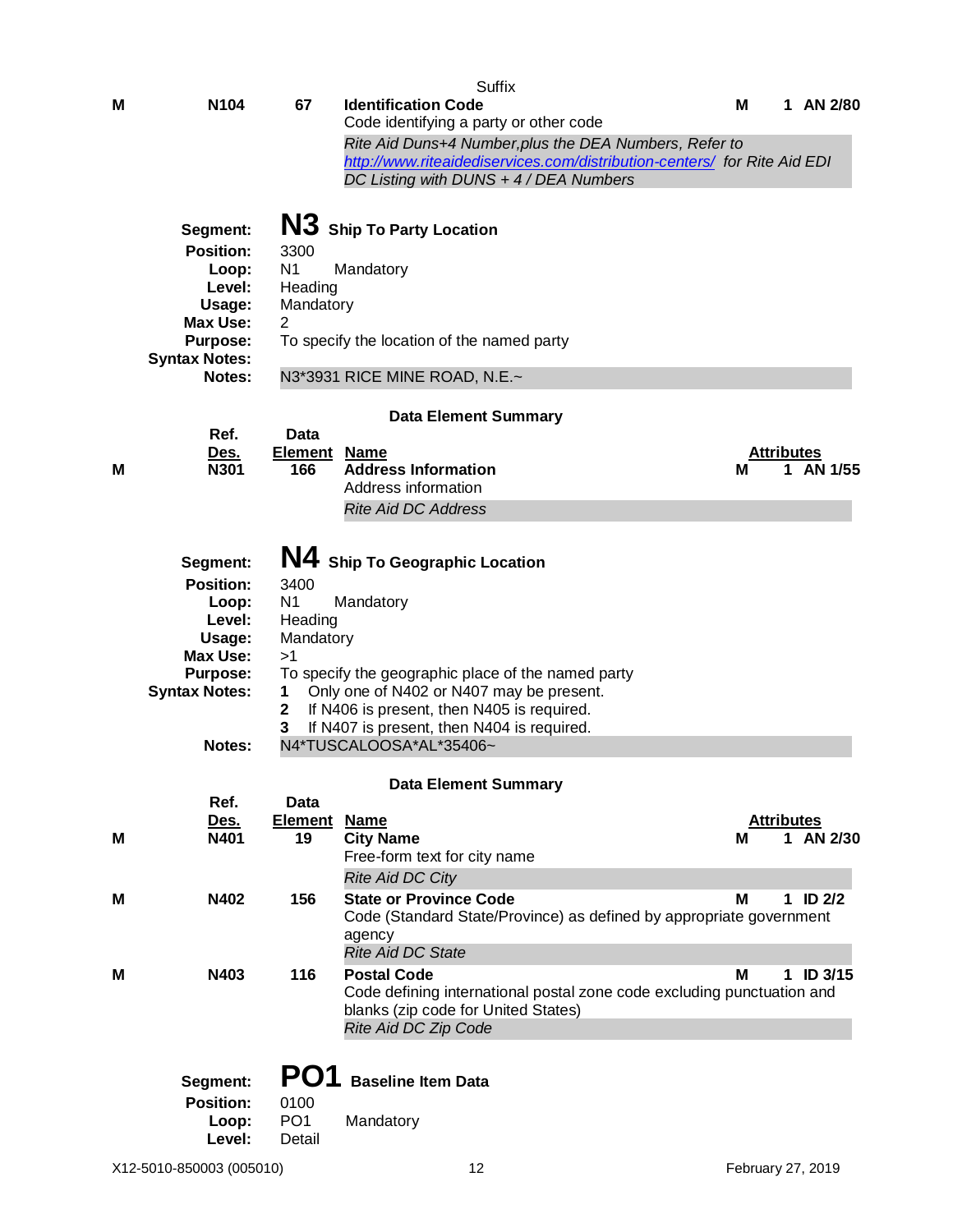|   | Usage:                                                               | Mandatory                                                                                                                                                                                                                                                                                                                                                                                                                                                                                                                                                                                                                                                                                                                                                                                                                                                                                                                                                                             |
|---|----------------------------------------------------------------------|---------------------------------------------------------------------------------------------------------------------------------------------------------------------------------------------------------------------------------------------------------------------------------------------------------------------------------------------------------------------------------------------------------------------------------------------------------------------------------------------------------------------------------------------------------------------------------------------------------------------------------------------------------------------------------------------------------------------------------------------------------------------------------------------------------------------------------------------------------------------------------------------------------------------------------------------------------------------------------------|
|   | <b>Max Use:</b><br><b>Purpose:</b><br><b>Syntax Notes:</b><br>Notes: | 1<br>To specify basic and most frequently used line item data<br>If PO103 is present, then PO102 is required.<br>1<br>If PO105 is present, then PO104 is required.<br>$\mathbf{2}$<br>3<br>If either PO106 or PO107 is present, then the other is required.<br>If either PO108 or PO109 is present, then the other is required.<br>4<br>If either PO110 or PO111 is present, then the other is required.<br>5<br>6<br>If either PO112 or PO113 is present, then the other is required.<br>7<br>If either PO114 or PO115 is present, then the other is required.<br>If either PO116 or PO117 is present, then the other is required.<br>8<br>If either PO118 or PO119 is present, then the other is required.<br>9<br>10 If either PO120 or PO121 is present, then the other is required.<br>11 If either PO122 or PO123 is present, then the other is required.<br>12 If either PO124 or PO125 is present, then the other is required.<br>PO1**14*CA*24*CA*UI*08123819853*IN*0339466~ |
|   |                                                                      | The Rite Aid Item Number will always have the 'IN' qualifier.<br>If "Eaches" or "Pieces" are required instead of Case, contact the EDI help desk at<br>(717) 731-3815 or email edi@riteaid.com<br>If any additional line item corrections are needed, a request can be made by<br>contacting your Category Manager. IF PO COST DIFFERS FROM INVOICE<br>COST, CONTACT THE CATAGORY MANAGER PRIOR TO<br>SHIPPING/INVOICING for resolution.                                                                                                                                                                                                                                                                                                                                                                                                                                                                                                                                              |
|   |                                                                      | The GTIN will be supported in the 5010 850. These codes below will be sent with<br>the VN qualifier. No changes will be made to support the "UK" qualifier to<br>transport the GTIN qualifier at this time.<br>EAN-UCC 14 GTIN (1-2-5-5-1)<br>UPC UCC 12 (1-5-5-1)<br>EAN-UCC 13 GTIN (2-5-5-1)<br>EAN-UCC 8 GTIN<br>NDC<br>$(10-14$ digits)                                                                                                                                                                                                                                                                                                                                                                                                                                                                                                                                                                                                                                          |
|   |                                                                      | <b>Data Element Summary</b>                                                                                                                                                                                                                                                                                                                                                                                                                                                                                                                                                                                                                                                                                                                                                                                                                                                                                                                                                           |
| M | Ref.<br>Des.<br><b>PO102</b>                                         | Data<br><b>Element Name</b><br>Attributes<br>380<br>Quantity<br>1 R 1/15<br>м<br>Numeric value of quantity                                                                                                                                                                                                                                                                                                                                                                                                                                                                                                                                                                                                                                                                                                                                                                                                                                                                            |
|   |                                                                      |                                                                                                                                                                                                                                                                                                                                                                                                                                                                                                                                                                                                                                                                                                                                                                                                                                                                                                                                                                                       |

|   |                   |     |                   | Numeric value of quantity                                                                                                                                       |   |                   |
|---|-------------------|-----|-------------------|-----------------------------------------------------------------------------------------------------------------------------------------------------------------|---|-------------------|
| м | PO <sub>103</sub> | 355 | CА                | Unit or Basis for Measurement Code<br>Code specifying the units in which a value is being expressed, or<br>manner in which a measurement has been taken<br>Case | М | ID <sub>2/2</sub> |
| M | <b>PO104</b>      | 212 | <b>Unit Price</b> | Price per unit of product, service, commodity, etc.                                                                                                             | M | R 1/17            |
| М | <b>PO105</b>      | 639 |                   | <b>Basis of Unit Price Code</b><br>Code identifying the type of unit price for an item                                                                          | М | ID <sub>2/2</sub> |
|   |                   |     | CА                | Catalog                                                                                                                                                         |   |                   |
| М | PO <sub>106</sub> | 235 |                   | <b>Product/Service ID Qualifier</b>                                                                                                                             | М | ID $2/2$          |
|   |                   |     |                   | Code identifying the type/source of the descriptive number used in<br>Product/Service ID (234)                                                                  |   |                   |
|   |                   |     | "VN".             | GTIN (14 Digits) and NDC (10 - 14 digits) will be sent with qualifier                                                                                           |   |                   |
|   |                   |     | UA                | U.P.C./EAN Case Code (2-5-5)                                                                                                                                    |   |                   |
|   |                   |     | UI                | U.P.C. Consumer Package Code (1-5-5)                                                                                                                            |   |                   |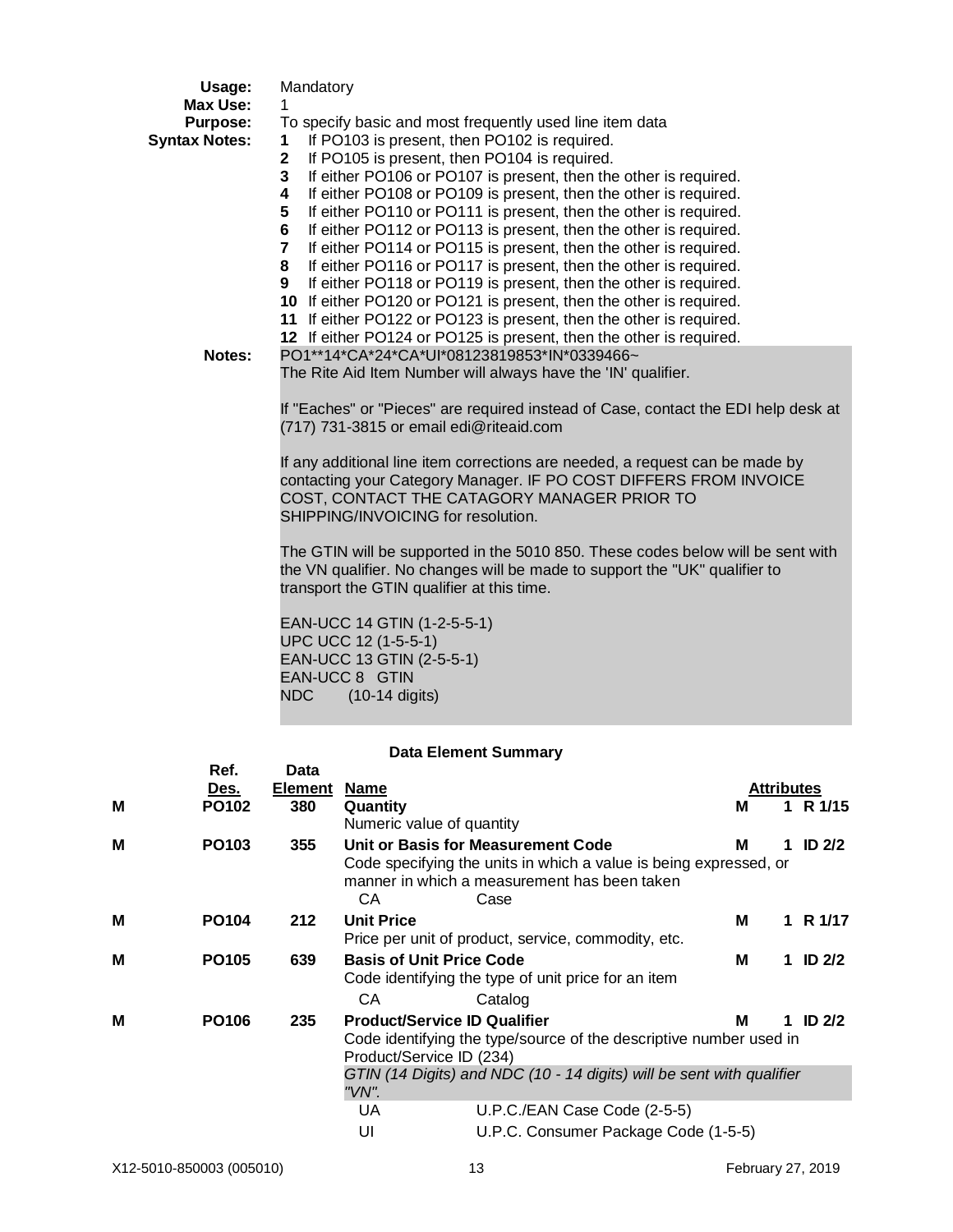|   |                                              |                                        | VN<br>Vendor's (Seller's) Item Number                                                                                                                                                                                                                                                                        |   |                   |            |
|---|----------------------------------------------|----------------------------------------|--------------------------------------------------------------------------------------------------------------------------------------------------------------------------------------------------------------------------------------------------------------------------------------------------------------|---|-------------------|------------|
| Μ | <b>PO107</b>                                 | 234                                    | <b>Product/Service ID</b><br>Identifying number for a product or service                                                                                                                                                                                                                                     | М |                   | 1 AN 1/48  |
|   |                                              |                                        | Item Number as qualified in PO106                                                                                                                                                                                                                                                                            |   |                   |            |
| М | <b>PO108</b>                                 | 235                                    | <b>Product/Service ID Qualifier</b><br>Code identifying the type/source of the descriptive number used in<br>Product/Service ID (234)<br>IN<br>Buyer's Item Number                                                                                                                                           | M |                   | 1 ID $2/2$ |
| M | <b>PO109</b>                                 | 234                                    | <b>Product/Service ID</b><br>Identifying number for a product or service                                                                                                                                                                                                                                     | М |                   | 1 AN 1/48  |
|   | Segment:<br><b>Position:</b>                 | <b>PID</b><br>0500                     | <b>Rite Aid Item Number</b><br><b>Product/Item Description</b>                                                                                                                                                                                                                                               |   |                   |            |
|   | Loop:<br>Level:<br>Usage:<br><b>Max Use:</b> | <b>PID</b><br>Detail<br>Mandatory<br>1 | Mandatory                                                                                                                                                                                                                                                                                                    |   |                   |            |
|   | <b>Purpose:</b><br><b>Syntax Notes:</b>      | 1<br>$\mathbf{2}$<br>3<br>4<br>5       | To describe a product or process in coded or free-form format<br>If PID04 is present, then PID03 is required.<br>At least one of PID04 or PID05 is required.<br>If PID07 is present, then PID03 is required.<br>If PID08 is present, then PID04 is required.<br>If PID09 is present, then PID05 is required. |   |                   |            |
|   | Notes:<br>Ref.                               | Data                                   | PID*F****GREASED LIGHTNING 32OZ~<br>If any PID corrections are needed, a request can be made to the buyer listed in<br>the PER segment.<br><b>Data Element Summary</b>                                                                                                                                       |   |                   |            |
|   |                                              |                                        |                                                                                                                                                                                                                                                                                                              |   |                   |            |
|   |                                              |                                        |                                                                                                                                                                                                                                                                                                              |   |                   |            |
| М | <u>Des.</u><br><b>PID01</b>                  | <b>Element</b><br>349                  | <b>Name</b><br><b>Item Description Type</b><br>Code indicating the format of a description<br>F<br>Free-form                                                                                                                                                                                                 | М | <b>Attributes</b> | 1 ID $1/1$ |
| Μ | <b>PID05</b>                                 | 352                                    | <b>Description</b><br>A free-form description to clarify the related data elements and their<br>content<br><b>Product Description</b>                                                                                                                                                                        | M |                   | 1 AN 1/80  |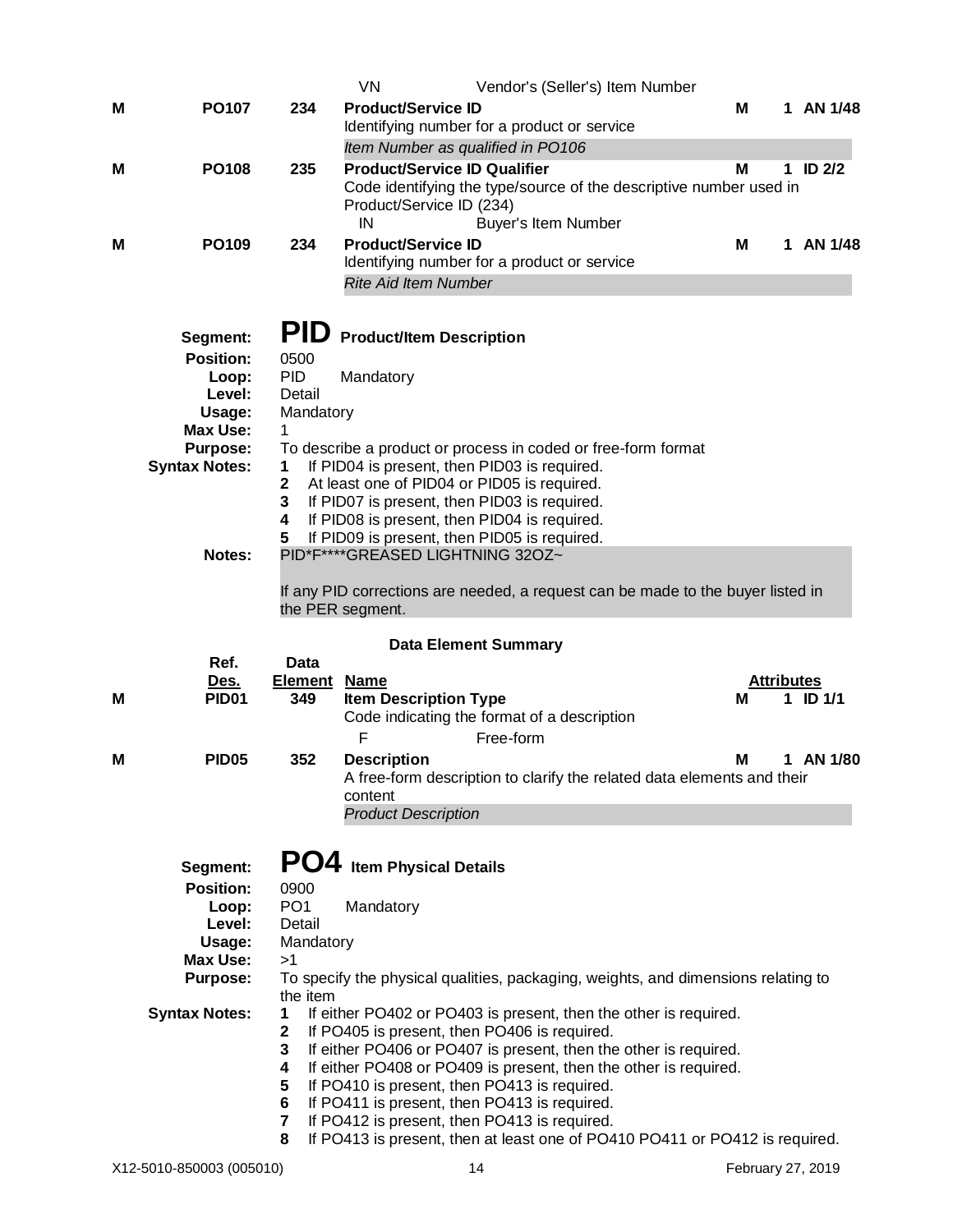**10** If PO418 is present, then PO404 is required.

**Notes:** PO4\*12\*\*\*\*G\*16\*LB\*2\*CF\*\*\*\*\*12~

If any PO4 corrections are needed, a request can be made to the buyer listed in the PER segment.

#### **Data Element Summary**

|   | Ref.                 |                       | Dala ∟icinciil Juliililai y                                                                                          |                   |    |               |
|---|----------------------|-----------------------|----------------------------------------------------------------------------------------------------------------------|-------------------|----|---------------|
|   |                      | Data                  |                                                                                                                      | <b>Attributes</b> |    |               |
| М | Des.<br>PO401        | <b>Element</b><br>356 | <b>Name</b><br>Pack                                                                                                  | м                 | 1  | NO 1/6        |
|   |                      |                       | The number of inner containers, or number of eaches if there are no                                                  |                   |    |               |
|   |                      |                       | inner containers, per outer container                                                                                |                   |    |               |
| Μ | <b>PO405</b>         | 187                   | <b>Weight Qualifier</b>                                                                                              | M                 |    | 1 ID $1/2$    |
|   |                      |                       | Code defining the type of weight                                                                                     |                   |    |               |
|   |                      |                       | G<br>Gross Weight                                                                                                    |                   |    |               |
| Μ | <b>PO406</b>         | 384                   | <b>Gross Weight per Pack</b>                                                                                         | M                 |    | 1 R $1/9$     |
|   |                      |                       | Numeric value of gross weight per pack                                                                               |                   |    |               |
| Μ | <b>PO407</b>         | 355                   | Unit or Basis for Measurement Code                                                                                   | м                 | 1. | <b>ID 2/2</b> |
|   |                      |                       | Code specifying the units in which a value is being expressed, or                                                    |                   |    |               |
|   |                      |                       | manner in which a measurement has been taken                                                                         |                   |    |               |
|   |                      |                       | <b>LB</b><br>Pound                                                                                                   |                   |    |               |
| Μ | <b>PO408</b>         | 385                   | <b>Gross Volume per Pack</b>                                                                                         | м                 |    | 1 R $1/9$     |
|   |                      |                       | Numeric value of gross volume per pack                                                                               |                   |    |               |
| Μ | <b>PO409</b>         | 355                   | Unit or Basis for Measurement Code                                                                                   | M                 |    | 1 ID $2/2$    |
|   |                      |                       | Code specifying the units in which a value is being expressed, or                                                    |                   |    |               |
|   |                      |                       | manner in which a measurement has been taken<br><b>CF</b><br><b>Cubic Feet</b>                                       |                   |    |               |
|   |                      |                       |                                                                                                                      |                   |    |               |
| Μ | <b>PO414</b>         | 810                   | <b>Inner Pack</b><br>The number of eaches per inner container                                                        | M                 |    | 1 NO $1/6$    |
|   |                      |                       |                                                                                                                      |                   |    |               |
|   |                      |                       |                                                                                                                      |                   |    |               |
|   | Segment:             |                       | SAC Service, Promotion, Allowance, or Charge Information                                                             |                   |    |               |
|   | <b>Position:</b>     | 1300                  |                                                                                                                      |                   |    |               |
|   | Loop:                | <b>SAC</b>            | Optional                                                                                                             |                   |    |               |
|   | Level:               | Detail                |                                                                                                                      |                   |    |               |
|   | Usage:               | Optional              |                                                                                                                      |                   |    |               |
|   | <b>Max Use:</b>      | 1                     |                                                                                                                      |                   |    |               |
|   | <b>Purpose:</b>      |                       | To request or identify a service, promotion, allowance, or charge; to specify the                                    |                   |    |               |
|   | <b>Syntax Notes:</b> | 1                     | amount or percentage for the service, promotion, allowance, or charge<br>At least one of SAC02 or SAC03 is required. |                   |    |               |
|   |                      | $\mathbf{2}$          | If either SAC03 or SAC04 is present, then the other is required.                                                     |                   |    |               |
|   |                      | 3                     | If either SAC06 or SAC07 is present, then the other is required.                                                     |                   |    |               |
|   |                      | 4                     | If either SAC09 or SAC10 is present, then the other is required.                                                     |                   |    |               |
|   |                      | 5                     | If SAC11 is present, then SAC10 is required.                                                                         |                   |    |               |
|   |                      | 6                     | If SAC14 is present, then SAC13 is required.                                                                         |                   |    |               |
|   |                      | 7                     | If SAC16 is present, then SAC15 is required.                                                                         |                   |    |               |
|   | Notes:               |                       | SAC*A*A400***2.28*******02*0155232**OFF INVOICE ALLOWANCE~                                                           |                   |    |               |
|   |                      |                       |                                                                                                                      |                   |    |               |
|   | Ref.                 | <b>Data</b>           | <b>Data Element Summary</b>                                                                                          |                   |    |               |
|   | Des.                 | <b>Element</b>        | <u>Name</u>                                                                                                          | <b>Attributes</b> |    |               |
| Μ | <b>SAC01</b>         | 248                   | <b>Allowance or Charge Indicator</b>                                                                                 | м                 |    | $1$ ID $1/1$  |
|   |                      |                       | Code which indicates an allowance or charge for the service specified                                                |                   |    |               |
|   |                      |                       | Allowance<br>A                                                                                                       |                   |    |               |
| М | SAC02                | 1300                  | Service, Promotion, Allowance, or Charge Code                                                                        | Μ                 |    | 1 ID $4/4$    |
|   |                      |                       | Code identifying the service, promotion, allowance, or charge                                                        |                   |    |               |
|   |                      |                       | A260<br><b>Advertising Allowance</b>                                                                                 |                   |    |               |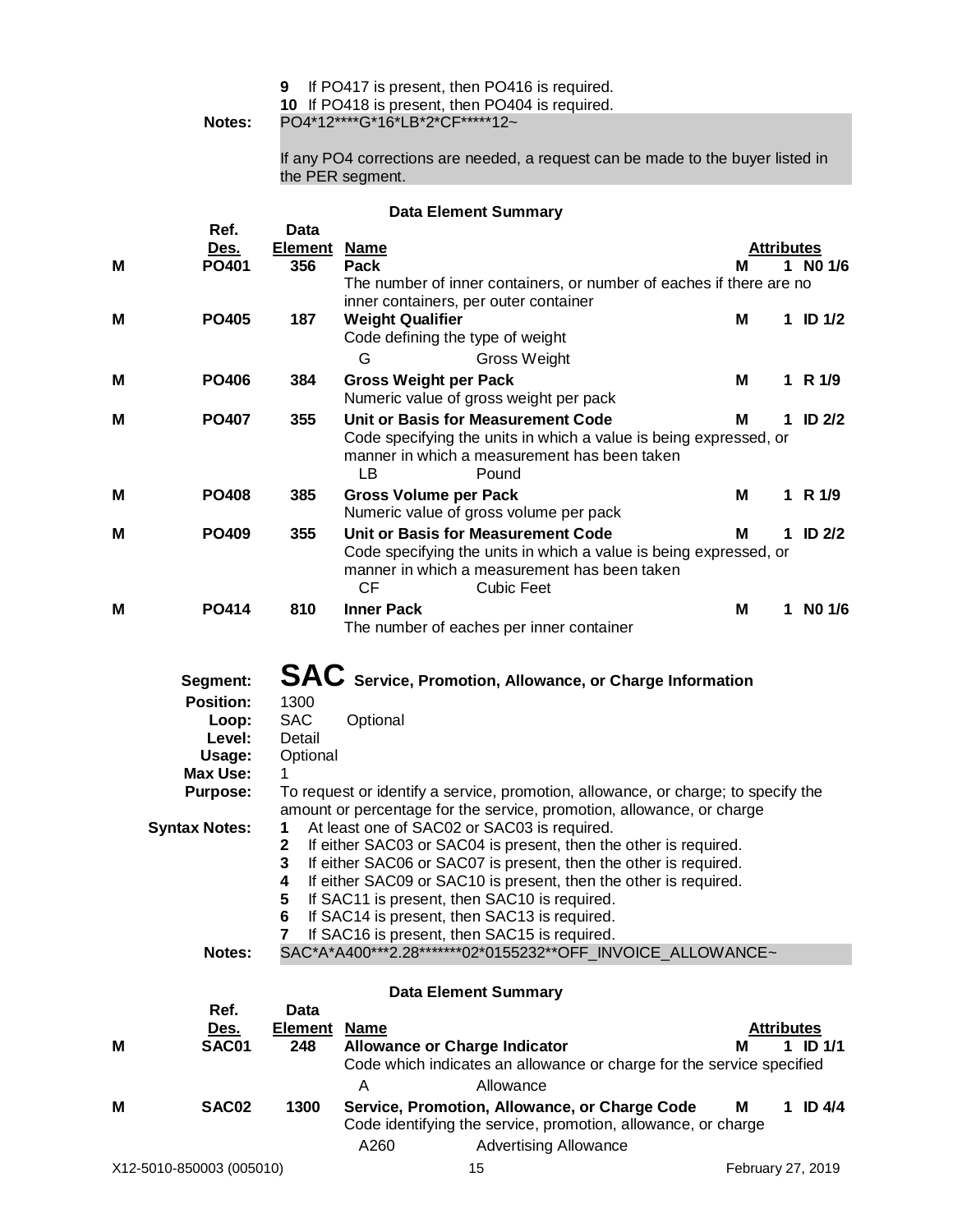|   |                                                                                                                            |                                                                             | A400                                                  |                                                                     | Allowance Non-performance                                                                                                                                                                                      |                        |              |
|---|----------------------------------------------------------------------------------------------------------------------------|-----------------------------------------------------------------------------|-------------------------------------------------------|---------------------------------------------------------------------|----------------------------------------------------------------------------------------------------------------------------------------------------------------------------------------------------------------|------------------------|--------------|
|   |                                                                                                                            |                                                                             | C320                                                  |                                                                     | <b>Display Allowance</b>                                                                                                                                                                                       |                        |              |
| M | SAC05                                                                                                                      | 610                                                                         | <b>Amount</b>                                         | Monetary amount                                                     |                                                                                                                                                                                                                | М                      | 1 N2 1/15    |
| м | <b>SAC12</b>                                                                                                               | 331                                                                         | 01<br>02                                              |                                                                     | <b>Allowance or Charge Method of Handling Code</b><br>Code indicating method of handling for an allowance or charge<br><b>Bill Back</b><br>Off Invoice                                                         | м                      | 1 ID $2/2$   |
| м | <b>SAC13</b>                                                                                                               | 127                                                                         |                                                       | <b>Reference Identification</b><br><b>Allowance Contract Number</b> | Reference information as defined for a particular Transaction Set or as<br>specified by the Reference Identification Qualifier                                                                                 | м                      | 1 AN 1/50    |
| м | <b>SAC15</b>                                                                                                               | 352                                                                         | <b>Description</b><br>content<br>A260<br>C320<br>A400 |                                                                     | A free-form description to clarify the related data elements and their<br><b>Description of Allowance Type</b><br>ADVERTISING ALLOWANCE<br><b>DISPLAY ALLOWANCE</b><br>OFF INVOICE ALLOWANCE                   | M                      | 1 AN 1/80    |
|   | Segment:<br><b>Position:</b><br>Loop:<br>Level:<br>Usage:<br>Max Use:<br><b>Purpose:</b><br><b>Syntax Notes:</b><br>Notes: | <b>CII</b><br>0100<br><b>CTT</b><br>Summary<br>Mandatory<br>2<br>$CTT^*1$ ~ | Mandatory                                             | <b>Transaction Totals</b>                                           | To transmit a hash total for a specific element in the transaction set<br>If either CTT03 or CTT04 is present, then the other is required.<br>If either CTT05 or CTT06 is present, then the other is required. |                        |              |
|   |                                                                                                                            |                                                                             |                                                       |                                                                     | <b>Data Element Summary</b>                                                                                                                                                                                    |                        |              |
| M | Ref.<br><u>Des.</u><br>CTT01                                                                                               | Data<br>Element<br>354                                                      | <b>Name</b>                                           | <b>Number of Line Items</b>                                         | Total number of PO1 segments in the transaction set                                                                                                                                                            | <b>Attributes</b><br>м | 1 NO $1/6$   |
|   | Segment:<br><b>Position:</b><br>Loop:<br>Level:<br>Usage:<br>Max Use:<br><b>Purpose:</b><br><b>Syntax Notes:</b><br>Notes: | 0200<br><b>CTT</b><br>Summary<br>Mandatory<br>1<br>AMT*TT*336~              | Mandatory                                             | To indicate the total monetary amount                               | AMT Monetary Amount Information                                                                                                                                                                                |                        |              |
|   |                                                                                                                            |                                                                             |                                                       |                                                                     | <b>Data Element Summary</b>                                                                                                                                                                                    |                        |              |
| M | Ref.<br>Des.<br>AMT01                                                                                                      | Data<br><b>Element Name</b><br>522                                          | TT                                                    | <b>Amount Qualifier Code</b><br>Code to qualify amount              | <b>Total Transaction Amount</b>                                                                                                                                                                                | <b>Attributes</b><br>м | $1$ ID $1/3$ |
| м | AMT02                                                                                                                      | 782                                                                         |                                                       | <b>Monetary Amount</b><br>Monetary amount                           |                                                                                                                                                                                                                | М                      | 1 R $1/18$   |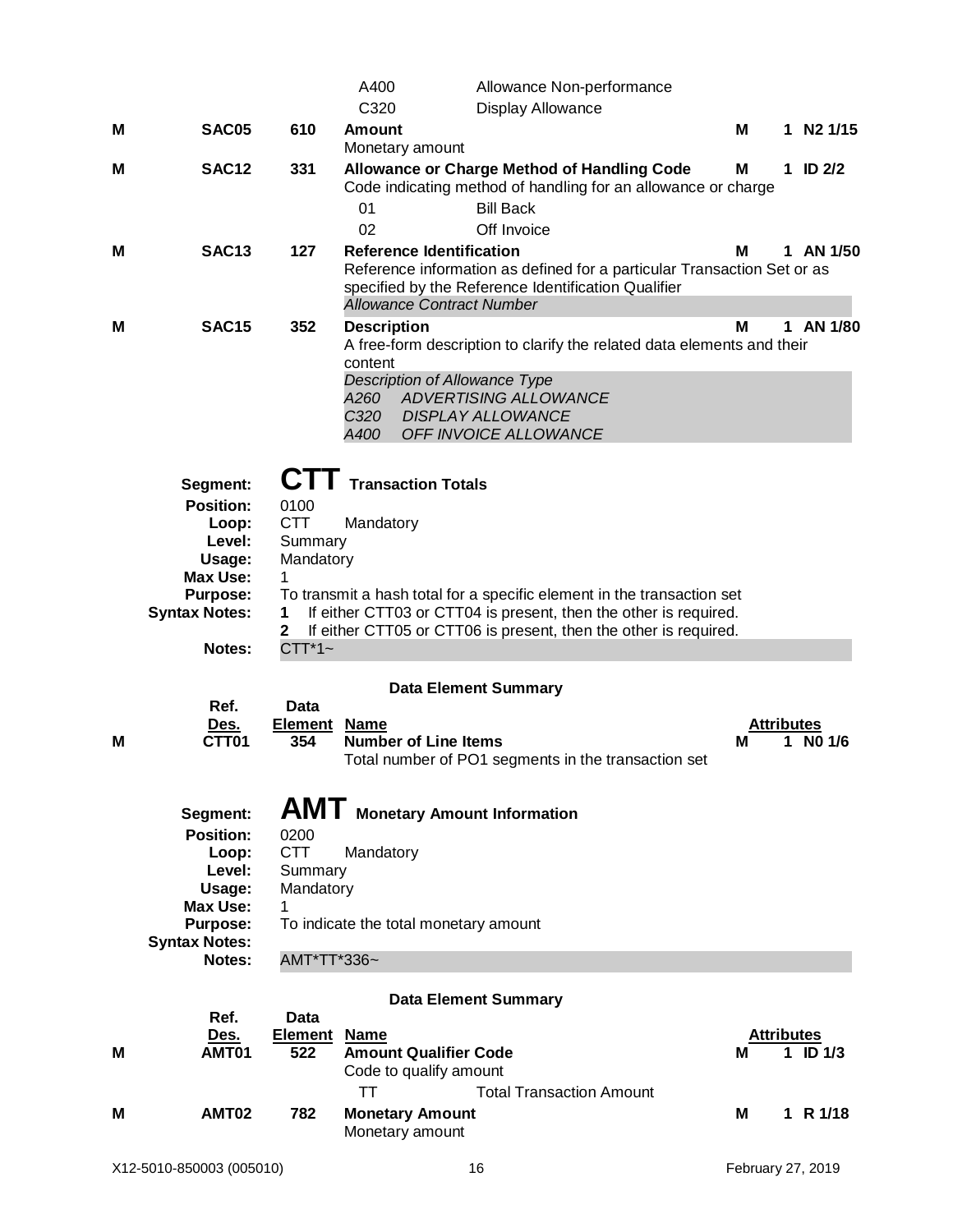| Segment: | <b>SE</b> Transaction Set Trailer |
|----------|-----------------------------------|
|----------|-----------------------------------|

| <b>Position:</b> | 0300                                                                                                                                                    |
|------------------|---------------------------------------------------------------------------------------------------------------------------------------------------------|
| Loop:            |                                                                                                                                                         |
| Level:           | Summary                                                                                                                                                 |
| Usage:           | Mandatory                                                                                                                                               |
| Max Use:         |                                                                                                                                                         |
| Purpose:         | To indicate the end of the transaction set and provide the count of the transmitted<br>segments (including the beginning (ST) and ending (SE) segments) |
|                  |                                                                                                                                                         |
|                  |                                                                                                                                                         |

**Syntax Notes:**

# **Data Element Summary**

|   | Ref.                 | Data           |                                                                                                                                                |   |                   |           |
|---|----------------------|----------------|------------------------------------------------------------------------------------------------------------------------------------------------|---|-------------------|-----------|
|   | Des.                 | <b>Element</b> | <b>Name</b>                                                                                                                                    |   | <b>Attributes</b> |           |
| M | <b>SE01</b>          | 96             | <b>Number of Included Segments</b>                                                                                                             | м |                   | 1 NO 1/10 |
|   |                      |                | Total number of segments included in a transaction set including ST<br>and SE segments                                                         |   |                   |           |
| M | <b>SE02</b>          | 329            | <b>Transaction Set Control Number</b>                                                                                                          | м |                   | AN 4/9    |
|   |                      |                | Identifying control number that must be unique within the transaction set<br>functional group assigned by the originator for a transaction set |   |                   |           |
|   | Segment:             |                | <b>GE</b> Functional Group Trailer                                                                                                             |   |                   |           |
|   | <b>Position:</b>     | 0400           |                                                                                                                                                |   |                   |           |
|   | Loop:                |                |                                                                                                                                                |   |                   |           |
|   | Level:               | Summary        |                                                                                                                                                |   |                   |           |
|   | Usage:               | Mandatory      |                                                                                                                                                |   |                   |           |
|   | Max Use:             |                |                                                                                                                                                |   |                   |           |
|   | <b>Purpose:</b>      |                | To indicate the end of a functional group and to provide control information                                                                   |   |                   |           |
|   | <b>Syntax Notes:</b> |                |                                                                                                                                                |   |                   |           |

# **Data Element Summary**

|   | Ref.<br>Des.     | Data<br><b>Element</b> | <b>Name</b>                                                                                                                                                        | <b>Attributes</b> |        |
|---|------------------|------------------------|--------------------------------------------------------------------------------------------------------------------------------------------------------------------|-------------------|--------|
| M | GE01             | 97                     | <b>Number of Transaction Sets Included</b><br>М                                                                                                                    |                   | NO 1/6 |
|   |                  |                        | Total number of transaction sets included in the functional group or<br>interchange (transmission) group terminated by the trailer containing<br>this data element |                   |        |
| M | GE <sub>02</sub> | 28                     | <b>Group Control Number</b><br>м<br>Assigned number originated and maintained by the sender                                                                        |                   | NO 1/9 |
|   | Segment:         |                        | $IEA$ Interchange Control Trailer                                                                                                                                  |                   |        |

| segment:         | $\blacksquare$ Interchange Control Trailer                                                                        |
|------------------|-------------------------------------------------------------------------------------------------------------------|
| <b>Position:</b> | 0500                                                                                                              |
| Loop:            |                                                                                                                   |
| Level:           | Summary                                                                                                           |
| Usage:           | Mandatory                                                                                                         |
| Max Use:         |                                                                                                                   |
| <b>Purpose:</b>  | To define the end of an interchange of zero or more functional groups and<br>interchange-related control segments |
| tuntav Natoe:    |                                                                                                                   |

**Syntax Notes:**

|                          | Ref.<br>Des. | Data<br>Element Name |                                             | <b>Attributes</b> |  |  |
|--------------------------|--------------|----------------------|---------------------------------------------|-------------------|--|--|
| M                        | IEA01        | I16                  | <b>Number of Included Functional Groups</b> | 1 NO 1/5<br>м     |  |  |
| X12-5010-850003 (005010) |              |                      |                                             | February 27, 2019 |  |  |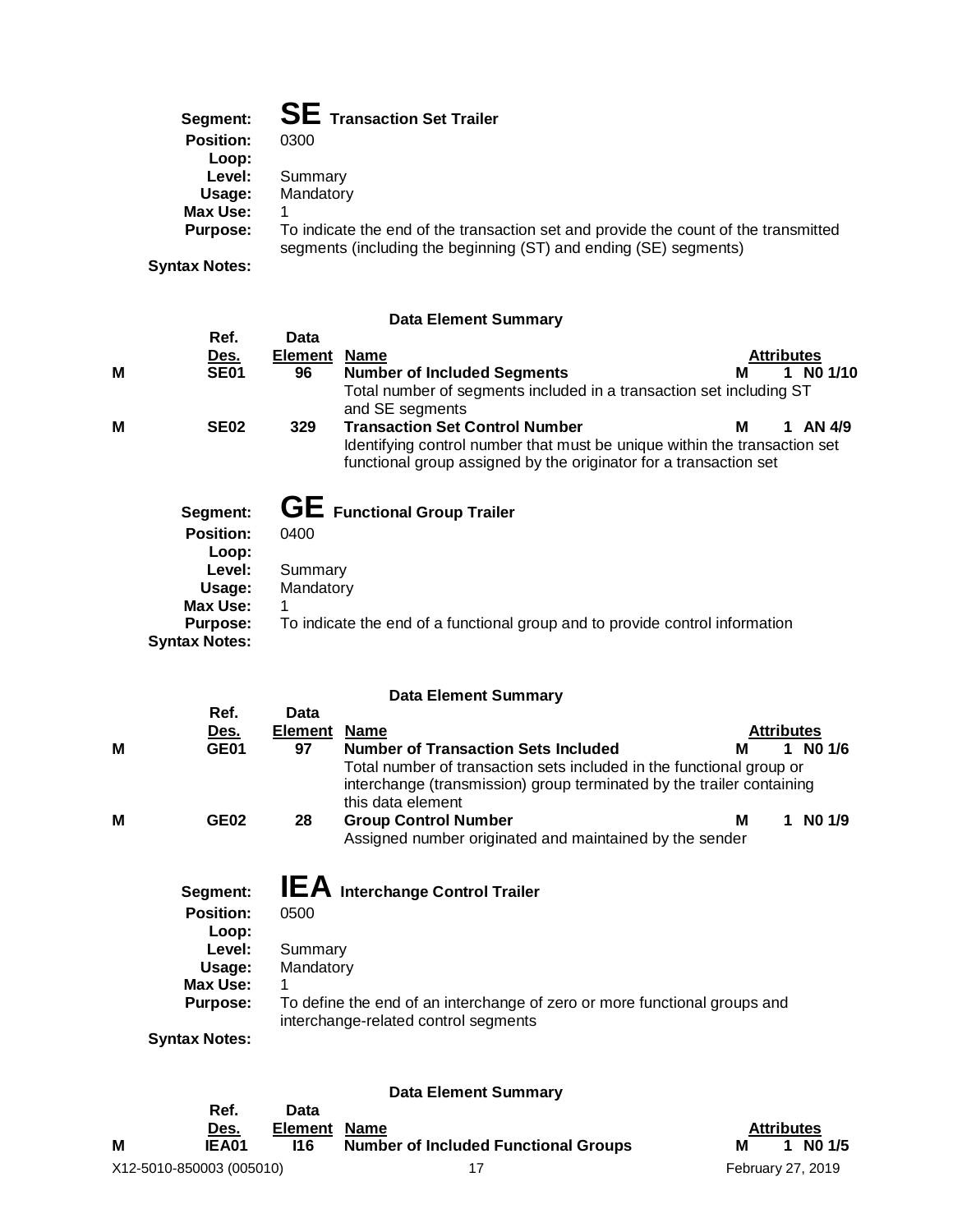|   |              |     | A count of the number of functional groups included in an interchange<br>м |  |  |          |  |
|---|--------------|-----|----------------------------------------------------------------------------|--|--|----------|--|
| М | <b>IEA02</b> | 112 | Interchange Control Number                                                 |  |  | 1 NO 9/9 |  |
|   |              |     | A control number assigned by the interchange sender                        |  |  |          |  |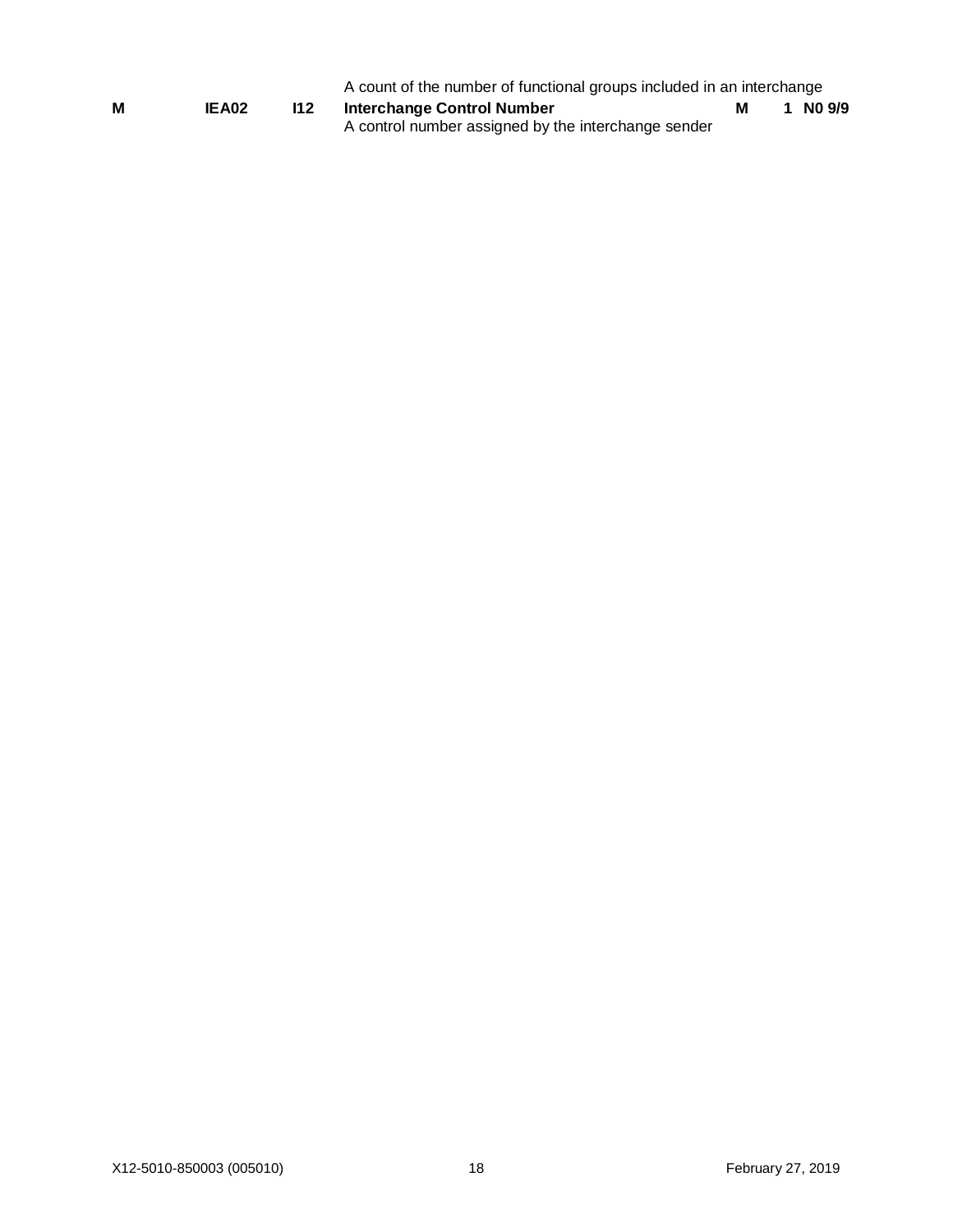### **Sample 850 Format**

ISA\*00\* \*00\* \*01\*014578892 \*01\*178533584 \*150917\*1702\*\_\*00501\*000000001\*0\*P\*¬~ GS\*PO\*014578892\*178533584\*20150917\*1702\*1\*X\*005010~  $ST*850*000000001~$ BEG\*00\*SA\*1234567\*\*20150921~ REF\*ZZ\*NW\*12345~ PER\*OD\*CUCCARESE, JOSEPH\*TE\*717 761-2633~ FOB\*PP\*OR~ ITD\*01\*3\*2\*\*10\*\*30~ DTM\*002\*20150930~ TD5\*\*\*\*P~ N9\*L1\*001\*PO NOTES~ MTX\*GPL\*FOR PREPAID LTL SHIPMENSTS USE: OVERNITE, ABF, VIKING.~ MTX\*GPL\*DLVY CHRGS ASSOC'D WITH PREPAID SHIPMENTS ARE WITHHELD FROM INVOICE.~ MTX\*GPL\*CONTACT RITE AID TRAFFIC DEPARTMENT FOR ROUTING ONCOLLECT SHIPMENTS.~ MTX\*GPL\*CARRIER MUST CALL FOR APPOINTMENT IF SHIPMENT IS OVER 200 CASES.~ MTX\*GPL\*THE DRIVER IS RESPONSIBLE FOR UNLOADING!!~ MTX\*GPL\*REFER TO OUR ANNUAL LETTER THAT COVERS INSURANCE REQ & OTHER TERMS.~ MTX\*GPL\*EOM INV 'S DATED AFTER THE 24TH ARE CONSIDERED THE 1ST OF NEXT  $MONTH ~ ~ ~$ MTX\*GPL\*ALL PAYMENTS UNCONDITIONALLY GUARANTEED BY RITE AID CORPORATION.~ MTX\*GPL\*COMPLIANCE IS EXPECTED TO THE RITE AID VENDOR SUPPLY CHAIN GUIDE.~ N1\*VN\*A&M CLEANING PRODUCTS\*92\*12345~ N1\*ST\* TUSCALOOSA DISTIBUTION CENTER\*9\*0145788920035~ N3\*3931 RICE MINE ROAD, N.E.~ N4\*TUSCALOOSA\*AL\*35406~ PO1\*\*14\*CA\*24\*CA\*UI\*08123819853\*IN\*0339466~ PID\*F\*\*\*\*GREASED LIGHTNING 32OZ~ PO4\*12\*\*\*\*G\*16\*LB\*2\*CF\*\*\*\*\*12~  $CTT*1~$  $AMT*TT*336~$ SE\*27\*000000001~  $GF*1*1~$ ~ IEA\*1\*000000001~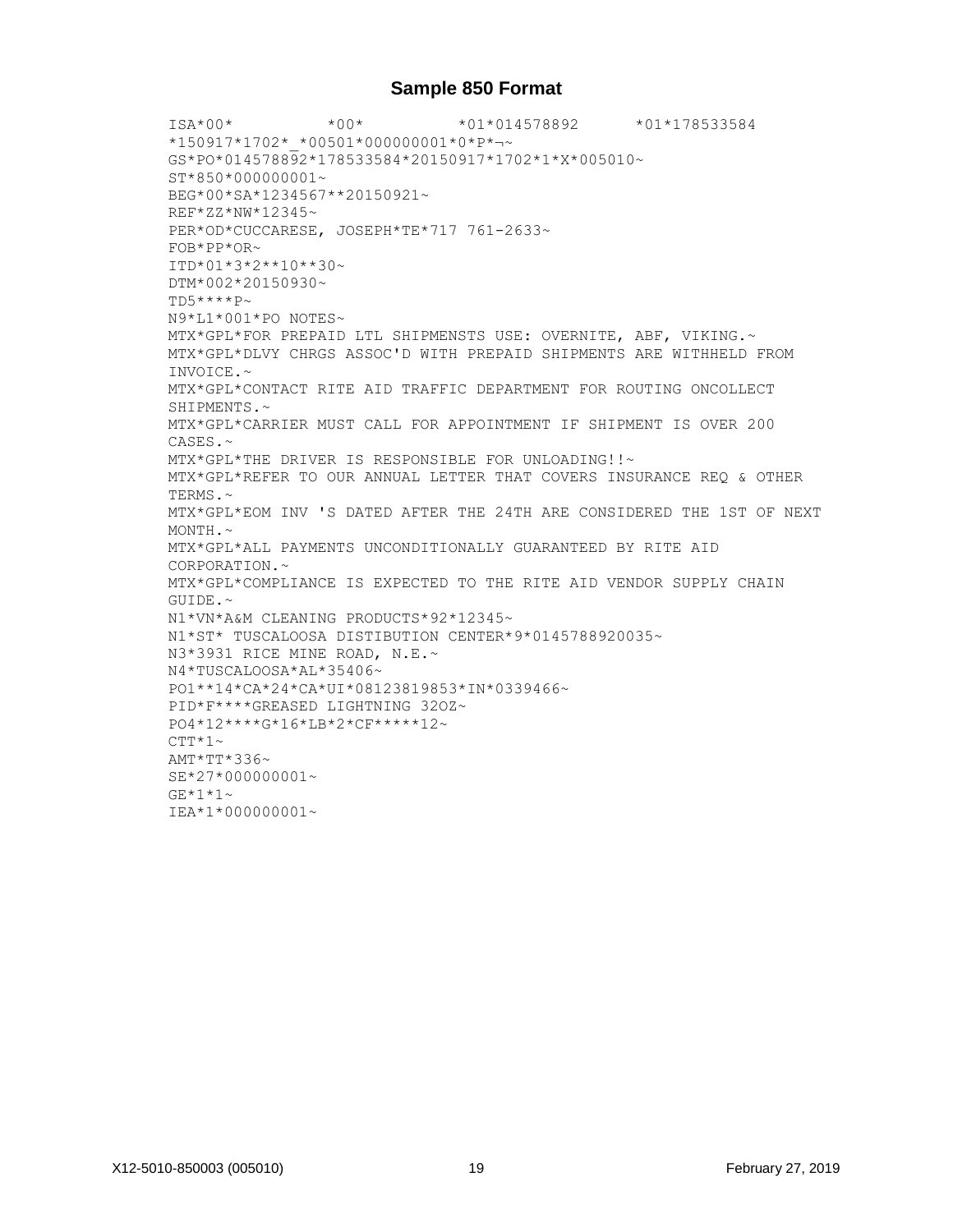| <b>Priority Code</b> | <b>Purchase Order Priority Code Indicators and Descriptions</b><br><b>Description</b> |
|----------------------|---------------------------------------------------------------------------------------|
| ZZ                   | <b>BASIC REPLENISHMENT</b>                                                            |
| AD                   | AD MERCHANDISE                                                                        |
| BA                   | <b>SCHOOL APPLIANCE</b>                                                               |
| BC                   | <b>SCHOOL CLOCKS</b>                                                                  |
| BD                   | <b>BTS DINNERWARE</b>                                                                 |
| BE                   | SCHOOL ELECTRNCS                                                                      |
| BH                   | <b>SCHL HOUSWARES</b>                                                                 |
| BL                   | <b>SCHL LUNCH KITS</b>                                                                |
| BM                   | <b>BOOKS AND MAPS</b>                                                                 |
| <b>BP</b>            | <b>SCHOOL PLASTICS</b>                                                                |
| BS                   | <b>BACK TO SCHOOL</b>                                                                 |
| BT                   | <b>SCHOOL APPAREL</b>                                                                 |
| <b>BV</b>            | <b>SCH HOME ENTERTN</b>                                                               |
| <b>BW</b>            | <b>SCHOOL WATCHES</b>                                                                 |
| <b>B1</b>            | <b>BTS ARTS &amp; CRAFTS</b>                                                          |
| B2                   | <b>BTS WRITING</b>                                                                    |
| B <sub>3</sub>       | BTS HO OFFC SUP                                                                       |
| B4                   | <b>BTS BACKPACKS</b>                                                                  |
| B <sub>5</sub>       | <b>BTS BNDERS/PORT</b>                                                                |
| B <sub>6</sub>       | <b>BTS NOTBKS/PAPR</b>                                                                |
| CD                   | CONTROLLED DRUG                                                                       |
| CN                   | <b>CANNING</b>                                                                        |
| CS                   | CHECKSTAND                                                                            |
| DF                   | <b>FALL DINNERWARE</b>                                                                |
| DJ                   | <b>JAN DINNERWARE</b>                                                                 |
| DM                   | <b>SCHOOL DORM</b>                                                                    |
| DP                   | DECEMBER PILLOWS                                                                      |
| DS                   | <b>SPRG DINNERWARE</b>                                                                |
| EC                   | <b>EASTER CANDY</b>                                                                   |
| EN                   | <b>END CAP</b>                                                                        |
| EP                   | <b>ELECTRONICS PROM</b>                                                               |
| ES                   | <b>EASTER NOVELTIES</b>                                                               |
| ET                   | <b>EASTER TOYS</b>                                                                    |
| E <sub>3</sub>       | E3 PO'S REGULAR                                                                       |
| FL.                  | <b>F/W SHOES</b>                                                                      |
| GC                   | <b>GDN CHEM/FERTLR</b>                                                                |
| GD                   | <b>GARDEN DECOR</b>                                                                   |
| GL                   | LAWN/GARDEN                                                                           |
| GМ                   | <b>GROSS MARGIN</b>                                                                   |
| GP                   | <b>GNC PROF PLNR</b>                                                                  |
| GS                   | <b>GARDEN SEASONAL</b>                                                                |
| GT                   | <b>GARDEN TOOLS</b>                                                                   |
| GX                   | <b>GARDEN COMPOUND</b>                                                                |
| HB                   | <b>HALWN BSC CANDY</b>                                                                |
| HC                   | <b>HALLOWEEN CANDY</b>                                                                |

#### **Table 1 – PO Priority Codes**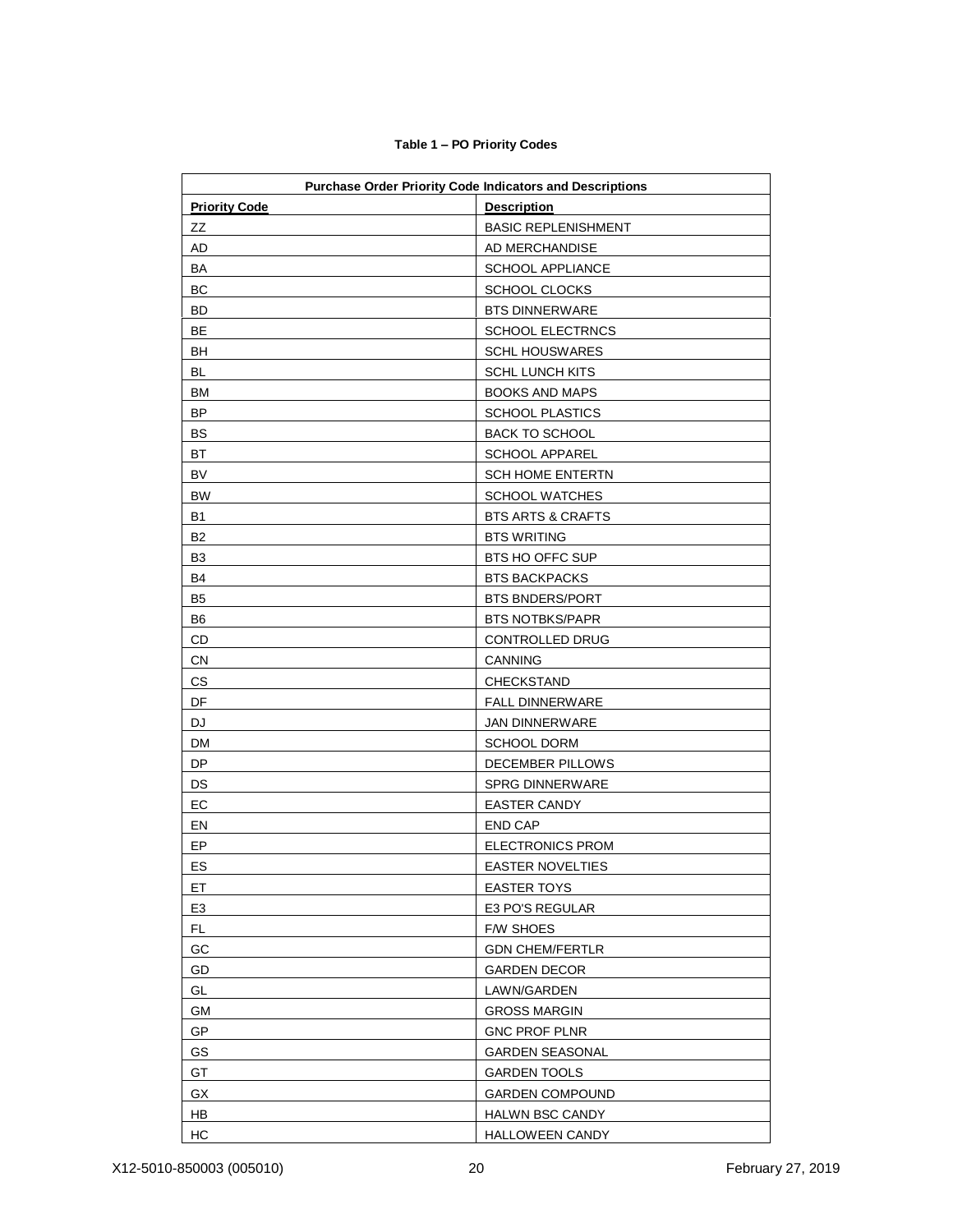| HD             | <b>HALLOWEEN DSD</b>     |
|----------------|--------------------------|
| <b>HF</b>      | <b>HALL FLASHLITE</b>    |
| <b>HL</b>      | <b>HALL C-LITE</b>       |
| HP             | <b>HALLOWEEN PP</b>      |
| HS             | <b>HALLOWEEN SUND</b>    |
| HT             | <b>HALLOWEEN TOYS</b>    |
| <b>HW</b>      | <b>HOUSEWARES</b>        |
| H1             | <b>HARVEST</b>           |
| H <sub>2</sub> | <b>HARVEST DOMEST</b>    |
| H <sub>3</sub> | HARVEST DSD CDL          |
| JA             | JANUARY APPAREL          |
| JD             | JANUARY DOMESTS          |
| JH             | JANUARY HSEWARES         |
| JP             | <b>JAN PILLOWS</b>       |
| JT             | <b>JANUARY TOTES</b>     |
| LG             | LIVE GOODS               |
| ΜG             | <b>MARDI GRAS</b>        |
| MZ             | MILLER ZELL SIGNS        |
| <b>NW</b>      | <b>NEW ITEM</b>          |
| OH             | JAN/FEB HOM OFC          |
| <b>PB</b>      | <b>B-E PLANOGRAMS</b>    |
| PD             | DECEMBER PRF PLNR        |
| PG             | PLANOGRAM                |
| PH             | <b>HSWR-PLASTICS</b>     |
| PN             | NOVEMBER PRF PLNR        |
| PO             | <b>OCTOBER PROF PLNR</b> |
| <b>PR</b>      | <b>PROMOTION</b>         |
| P <sub>1</sub> | JANUARY PROF PLNR        |
| P <sub>2</sub> | FEBRUARY PRF PLNR        |
| P <sub>3</sub> | <b>MARCH PROF PLNR</b>   |
| P <sub>4</sub> | APRIL PROF PLNR          |
| P <sub>5</sub> | MAY PROF PLNR            |
| P <sub>6</sub> | JUNE PROF PLNR           |
| P7             | <b>JULY PROF PLNR</b>    |
| P <sub>8</sub> | <b>AUGUST PROF PLNR</b>  |
| P <sub>9</sub> | SEPTEMBER PRF PLR        |
| Q1             | <b>1ST QTR TABLE PPK</b> |
| Q2             | 2ND QTR TABLE PPK        |
| Q3             | 3ND QTR TABLE PPK        |
| Q4             | 4TH QTR TABLE PPK        |
| RE             | ELECTRONIC REOR          |
| <b>RH</b>      | HAIR REORDER IMP         |
| <b>RT</b>      | TOY REORDER IMP          |
| SA             | SUMMER APPLIANCE         |
| <b>SB</b>      | SPRINGBRIDGE             |
| SC             | SPRBRDGE CANDLS          |
| <b>SD</b>      | <b>SUMMER DINRWARE</b>   |
| SE             | <b>SUMMR ELECTRNCS</b>   |
| SG             | <b>SUNGLASSES</b>        |
| SJ             | SUMMER APPAREL           |
| <b>SM</b>      | SUMR CANDLES MM          |
| <b>SO</b>      | <b>STORE OPENING</b>     |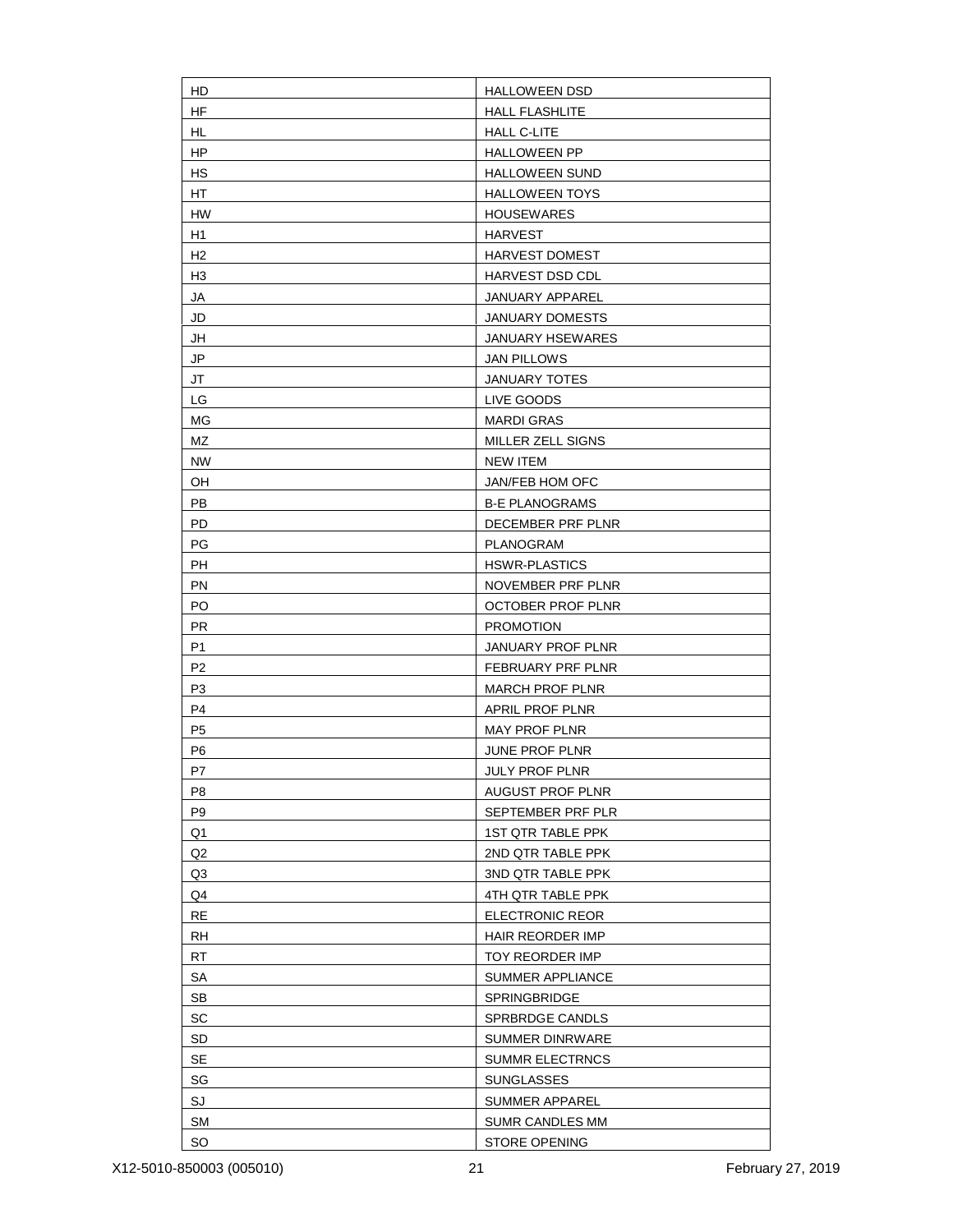| <b>SR</b>      | SEASONAL                   |
|----------------|----------------------------|
| SW             | SWING ARM (SAM)            |
| S <sub>1</sub> | <b>GRADUATION PLUSH</b>    |
| TT             | <b>TAX TIME OFFICE</b>     |
| T1             | <b>TIER ONE</b>            |
| VB             | VALTN BALLOONS             |
| VC             | <b>VALENTINE CANDY</b>     |
| VG             | <b>VALTN GIFTBAGS</b>      |
| VL             | <b>VAL STATIONARY</b>      |
| VM             | <b>VALTN CARDS-MM</b>      |
| VP             | <b>VALENTINE POPCN</b>     |
| VS             | <b>VALENTINE SUNDR</b>     |
| VT             | <b>VALENTINE TOYS</b>      |
| <b>WA</b>      | <b>WINTER AUTO</b>         |
| <b>WB</b>      | WINTER BUY (RX)            |
| WG             | <b>HATS &amp; GLOVES</b>   |
| WH             | <b>WINTER HEATERS</b>      |
| WI             | SNOW & ICE                 |
| WJ             | <b>WINTER APPAREL</b>      |
| WS             | WINTER GNL MDSE            |
| <b>WW</b>      | <b>WINTER BLANKETS</b>     |
| W1             | <b>COUGH &amp; COLD</b>    |
| 01             | <b>SUMMER TOYS</b>         |
| 02             | <b>SUMMER HSWRS</b>        |
| 03             | SUNTAN LOTION              |
| 04             | <b>SUMMER COOLERS</b>      |
| 05             | <b>SUMMER GRILLS</b>       |
| 06             | <b>SUMMER FANS</b>         |
| 07             | <b>SUMMER SHADE</b>        |
| 08             | <b>SUMMER CHAIRS</b>       |
| 09             | <b>SUMMER TABLES</b>       |
| 1E             | <b>ELECTRONICS 1ST</b>     |
| 10             | <b>BBQ ACCESSORIES</b>     |
| 11             | <b>SUM INFLATABLES</b>     |
| 12             | BEACHWARE/SHOES            |
| 13             | <b>SUMMER LITES</b>        |
| 14             | <b>SQUIRT GUNS</b>         |
| 15             | CITRONELLA CNDL            |
| 16             | <b>FIREWORKS</b>           |
| 17             | <b>BEACH &amp; RESORT</b>  |
| 18             | <b>SUM VALU TOYS</b>       |
| 19             | <b>INSECTICIDE</b>         |
| 2E             | ELECTRONICS 2ND            |
| 20             | <b>BEACH TOWELS</b>        |
| 21             | <b>FURNITURE PADS</b>      |
| 25             | SUM SEAS ACCS              |
| 26             | <b>SUM GRILL ACCS</b>      |
| 27             | <b>FLAGS</b>               |
| 28             | <b>SUM HATS &amp; GLVS</b> |
| 29             | <b>SUM SEASONAL</b>        |
| $3\mathsf{E}$  | ELECTRONICS 3RD            |
| 30             | <b>SUM SPORTING</b>        |
|                |                            |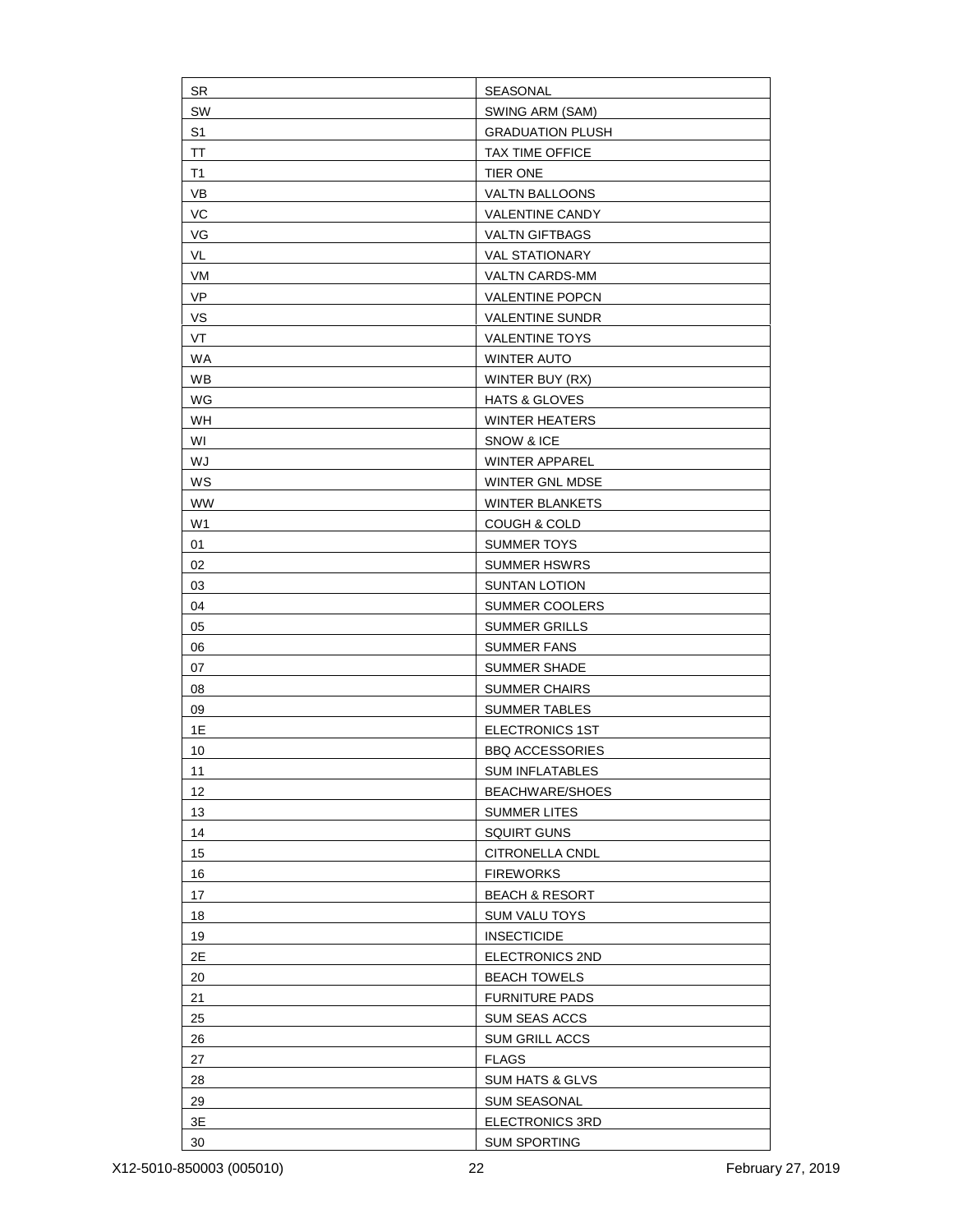| 31 | <b>SUM CAMPING</b>     |
|----|------------------------|
| 32 | <b>SUMMER PICNIC</b>   |
| 33 | <b>EARLY SUMMER</b>    |
| 34 | <b>ERLY SUM TOYS</b>   |
| 35 | SUMMER DOMEST          |
| 36 | <b>SUMMER PLAYBLLS</b> |
| 37 | SUMMER/BTS             |
| 4E | ELECTRONICS 4TH        |
| 44 | <b>XMAS DOMESTIC</b>   |
| 45 | <b>XMAS BLANKETS</b>   |
| 46 | <b>XMAS AUD/VID</b>    |
| 47 | <b>XMAS GARDEN</b>     |
| 48 | <b>XMAS HAIRCARE</b>   |
| 49 | <b>XMAS TOBACCO</b>    |
| 51 | <b>XMAS LITES</b>      |
| 52 | <b>XMAS CARDS</b>      |
| 53 | <b>XMAS PARTYWARE</b>  |
| 54 | <b>XMAS TOYS</b>       |
| 55 | XMAS PER APPL          |
| 56 | <b>XMAS GIFTWRAP</b>   |
| 57 | <b>XMAS WRAP ACC</b>   |
| 58 | <b>XMAS TRM A TREE</b> |
| 59 | <b>XMAS NOVELTIES</b>  |
| 60 | <b>XMAS HOME DECOR</b> |
| 61 | <b>XMS ELECTRONICS</b> |
| 62 | <b>XMAS SMALL APPL</b> |
| 63 | <b>XMAS CANDY</b>      |
| 64 | <b>XMAS GIFTWARE</b>   |
| 65 | <b>XMAS TAPE</b>       |
| 66 | <b>XMAS FILM</b>       |
| 67 | <b>XMAS BATTERIES</b>  |
| 68 | <b>XMAS CANDLES</b>    |
| 69 | <b>XMAS DINNERWARE</b> |
| 70 | <b>XMAS EARLY TOYS</b> |
| 71 | <b>XMAS ELECT SUPP</b> |
| 72 | <b>XMAS BATH</b>       |
| 73 | <b>XMAS FRAGRANCES</b> |
| 74 | <b>XMAS COSMETICS</b>  |
| 75 | <b>XMAS NUTCRACKER</b> |
| 76 | <b>XMAS DSD CANDLS</b> |
| 77 | <b>XMAS HOUSEWARES</b> |
| 78 | <b>XMAS PET</b>        |
| 79 | <b>XMAS HOME OFFIC</b> |
| 80 | <b>XMAS BASC CANDY</b> |
| 81 | XMAS CARDS (MM)        |
| 82 | <b>XMAS PROMO BUYS</b> |
| 84 | XMAS EARLY GIFTWR      |
| 85 | <b>XMAS ELEC BASIC</b> |
| 86 | <b>HANUKKAH</b>        |
| 87 | XMAS BOYS TOYS         |
| 88 | <b>XMAS GIRLS TOYS</b> |
| 89 | <b>XMAS MISC TOYS</b>  |